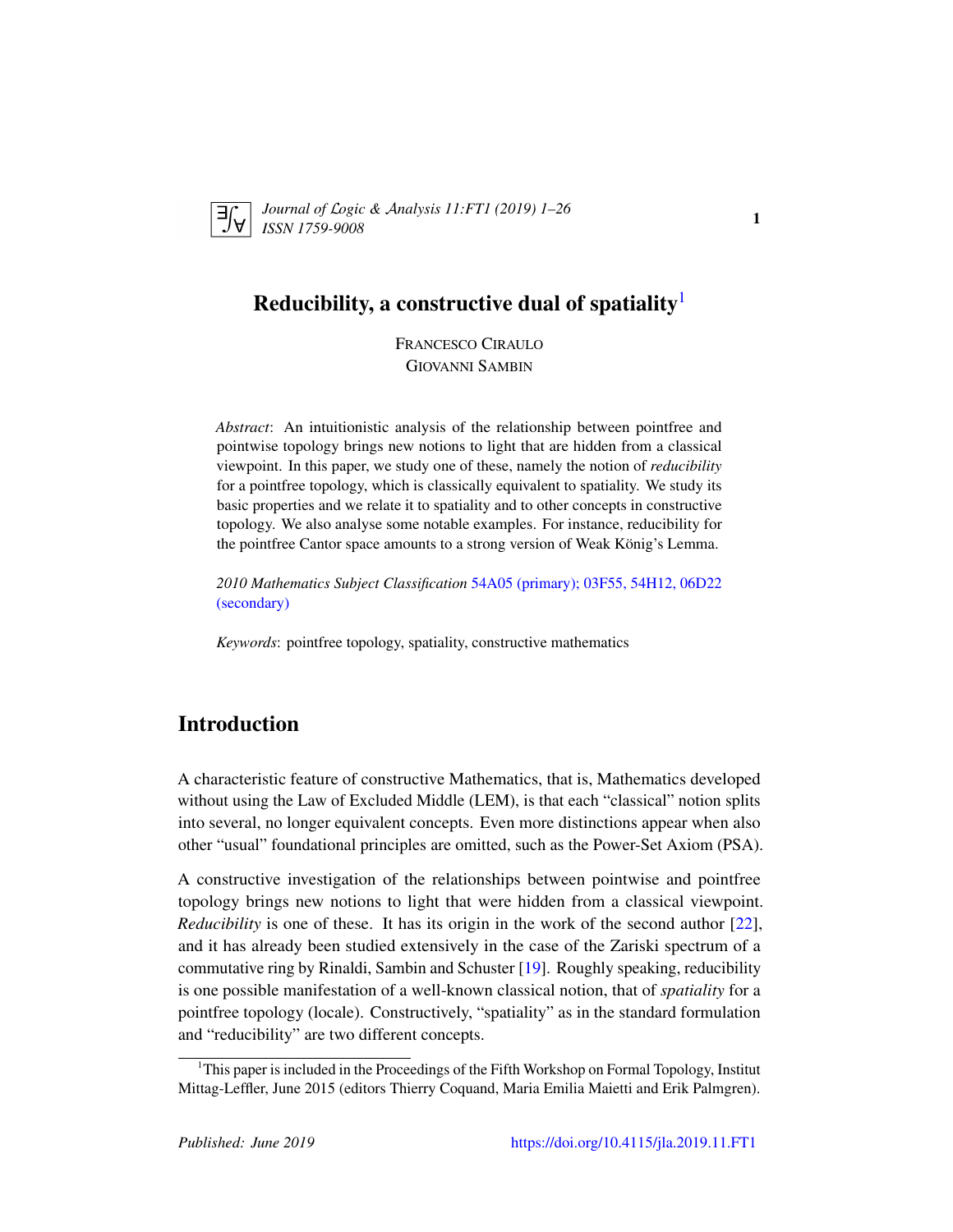The aim of this paper is to give an introduction to reducibility and prove some of basic results about it. We relate reducibility to other central concepts, first of all spatiality, and we analyse some notable examples. For instance, the pointfree version of the Cantor space reducibility amounts to a version of Weak König's Lemma (WKL). This is in accordance with the well-know fact that spatiality for such a space is Brouwer's Fan Theorem (FAN) and that, classically, FAN and WKL are equivalent.

The notion of a reducible topology was originally introduced in [\[22\]](#page-24-0) in the framework of so called positive topologies (formal topologies with positivity relations), where it naturally arises. Therefore, after having analysed reducibility in the case of locales, in the second part of the paper we move to the more general framework of positive topologies.

This paper is written in the spirit of a *minimalist* approach to the foundations of mathematics as developed by Maietti and Sambin [\[17,](#page-24-2) [15\]](#page-24-3), though not explicitly within the formal system proposed therein. This essentially means that all definitions and proofs we give remain sound within virtually all possible foundations (usual set theories, topos-valid mathematics, intuitionistic type theories, constructive set theories, *et cetera*). To achieve this aim, we refrain from using any logical or set-theoretic principle which is not part of even one of the above mentioned foundations. Surely among those principles are LEM and PSA. So the word "constructive" in the title refers to the fact that (i) we use intuitionistic rather than classical logic, and (ii) we take care of distinguishing between arbitrary *collections* of objects and *sets*. [2](#page-1-0) A clear advantage of our approach is that all readers can follow our arguments, regardless of their own foundational attitude. From time to time we will remark what would happen if some of these principles were accepted. We will say that a result is *classical* if it depends on LEM and *impredicative* if it depends on PSA.

Finally we introduce some notation: for *S* a set, we write  $P(S)$  for the collection of all subsets of *S*; and for given *U* and *V* in  $\mathcal{P}(S)$ , we write *U*  $\delta$  *V* to mean that  $U \cap V$  is inhabited.

# 1 Preliminaries

**Concrete spaces.** Let  $(X, \tau)$  be a topological space and let  $\mathcal{B} = \{ \text{ext } a \mid a \in S \}$  be

<span id="page-1-0"></span> $2$ The precise meaning of these two terms depends on the specific foundational theory one adopts. What we have in mind is the Minimalist Foundation of Maietti and Sambin, but other interpretations are possible: for instance, one could read a collection as a (not necessarily proper) class in the usual set-theoretic sense.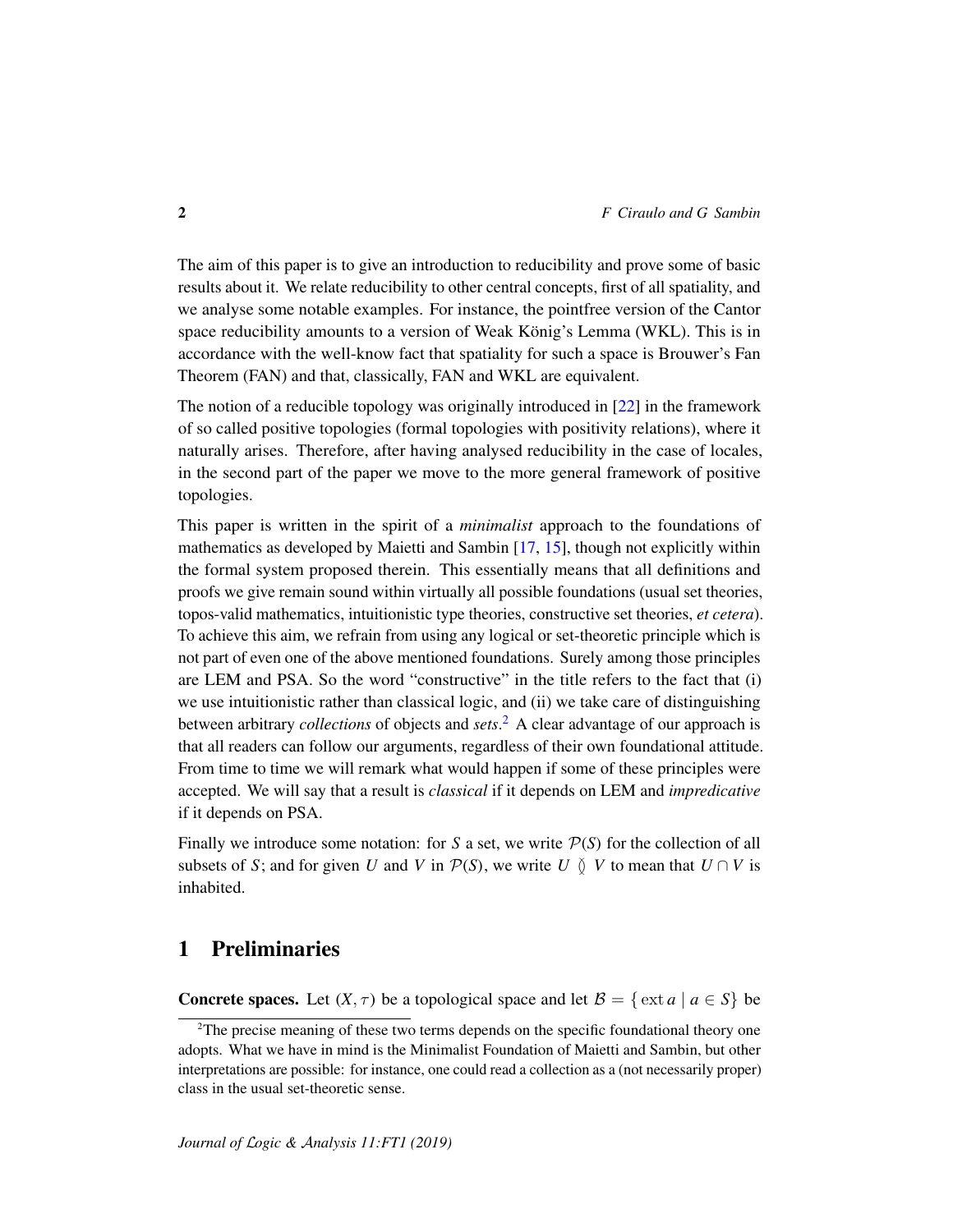a base for  $\tau$  indexed by some set *S*. In this case,  $(X, \tau)$  can be presented as a triple  $\mathcal{X} = (X, \Vdash, S)$  where  $x \Vdash a$  is  $x \in \text{ext } a$  (plus those conditions on  $\Vdash$  which make the ext *a*'s a base for  $\tau$ ). This we call a **concrete space**: it is a topological space in which the topology is *set-based*, that is, there exists a base which is a set, *and* the points form a set.

There are important examples of topologies whose points cannot be assumed to form a set in the minimalist foundation. This happens, for instance, for real numbers defined as Dedekind cuts. On the other hand, the open intervals with rational endpoints, which are indexed by the set  $\mathbb{Q} \times \mathbb{Q}$ , form a base for such a topology. In fact, there are many concrete examples of topologies like that: a base exists which is a set, even though the whole collection of opens can be too large to be a set predicatively. Thereby, according to Maietti and Sambin [\[18\]](#page-24-4), our choice of developing topology over a minimalist framework necessarily leads us to a *point-free* approach, that is, one which is focused on opens rather than on points.

#### 1.1 Locales and formal topologies

It is well known that the open sets of a topological space form a frame: they are closed under finite meets and arbitrary joins with respect to inclusion, and binary meets distribute over joins. A frame homomorphism is a map which preserves finite meets and arbitrary joins. Every continuous map between two topological spaces defines, by inverse image, a frame homomorphism between the corresponding frames of opens, but in the opposite direction. A locale is a frame regarded as a generalized topological space. The category of locales is the opposite of the category of frames, so that the direction of arrows coincides with that between topological spaces.

Formal topology is, to a first approximation, a theory of "locales-with-bases", which is suitable for a predicative framework. A predicative approach requires, first of all, a more careful definition of a frame: it is a partially ordered collection with finite meets and set-indexed joins. A **base** for a frame *L* is a set  $S \subseteq L$  such that  $\{a \in S \mid a \leq x\}$  is a set for every  $x \in L$ , and  $x = \sqrt{\{a \in S \mid a \le x\}}$ . This we call a **set-based** frame. All the information about a set-based frame can be encoded in a "cover relation", say  $\triangleleft$ , where  $a \triangleleft U$  means  $a \leq \bigvee U$ , for  $a \in S$  and  $U \subseteq S$ . This is the motivating example for the following definition.

**Definition 1.1** A formal cover on a set *S* is a relation  $\triangleleft \subseteq S \times P(S)$  which satisfies the following conditions for all  $a \in S$  and  $U, V \subseteq S$ :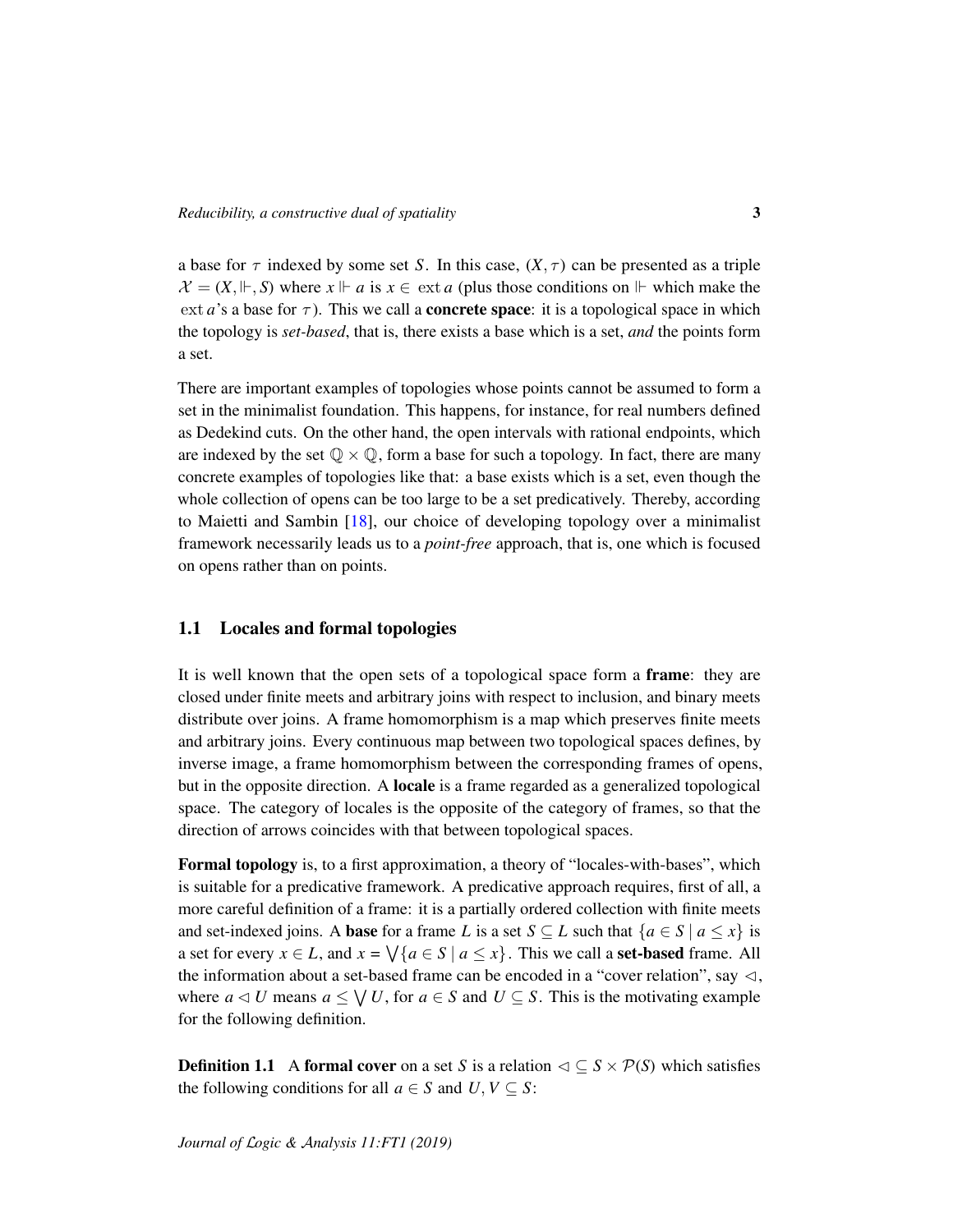- (1) if  $a \in U$ , then  $a \triangleleft U$ ;
- (2) if  $a \leq U$  and  $u \leq V$  for all  $u \in U$ , then  $a \leq V$ ; and
- (3) if  $a \triangleleft U$  and  $a \triangleleft V$ , then  $a \triangleleft \downarrow U \cap \downarrow V$ ,

where  $\downarrow U = \{a \in S \mid a \triangleleft \{u\} \text{ for some } u \in U\}.$ 

Each formal cover has an associated frame of formal opens, namely those subsets of the form  $\{a \in S \mid a \triangleleft U\}$  for  $U \subseteq S$ . The set(-indexed family) of all  $\downarrow a$  for  $a \in S$  is a base for that frame, because every formal open  ${a \in S \mid a \triangleleft U}$  is the join of all  $\downarrow u$  for  $u \in U$ . So set-based frames are essentially the same thing as formal covers, and a frame homomorphism between two set-based frames can be presented as a(n equivalence class of ) particular binary relations between the corresponding bases (see Sambin [\[21\]](#page-24-5) for details).

**Subobjects.** A nucleus on a frame *X* is a map  $j: X \to X$  such that the conditions  $x \leq j(x) = j(j(x))$  and  $j(x \wedge y) = j(x) \wedge j(y)$  hold identically. The collection  $X_i$  of all fixed points of *j* is a frame, actually a quotient of *X*. As a locale, it corresponds to a regular subobject of *X*; this is called a sublocale.

When a locale is represented as a formal cover  $(S, \triangleleft)$ , each of its sublocales can be presented as a formal cover  $(S, \triangleleft')$ , on the same set *S*, such that

- $(1) \leq \leq \leq',$  and
- (2) if  $a \triangleleft' U$  and  $a \triangleleft' V$ , then  $a \triangleleft' (\downarrow U \cap \downarrow V)$ .

(See, for instance, Vickers  $[26]$ .)<sup>[3](#page-3-0)</sup>

#### 1.2 Points and spatiality

Given a point x in a topological space  $(X, \tau)$ , the family  $\mathcal{N}(x)$  of all open neighbourhoods of x form a completely prime filter in the frame of all open sets  $\tau$ . Completely prime filters of  $\tau$  correspond to frame homomorphism from  $\tau$  to  $\mathcal{P}(1)$ , the power of the singleton set  $1 = \{0\}$ . A **point** of a locale L is a frame homomorphism from L to  $P(1)$ . In fact,  $P(1)$  is the initial object in the category of frames, that is, the terminal object in the category of locales. Note that  $P(1)$  is a set-based frame which corresponds to the formal cover  $(1, \in)$ , and it is isomorphic to  $2 = \{0, 1\}$  if and only if LEM holds.

<span id="page-3-0"></span><sup>&</sup>lt;sup>3</sup>Note that (i) a sublocale is presented by a larger cover, and (ii)  $\downarrow$  is defined in terms of the ambient cover  $\triangleleft$ .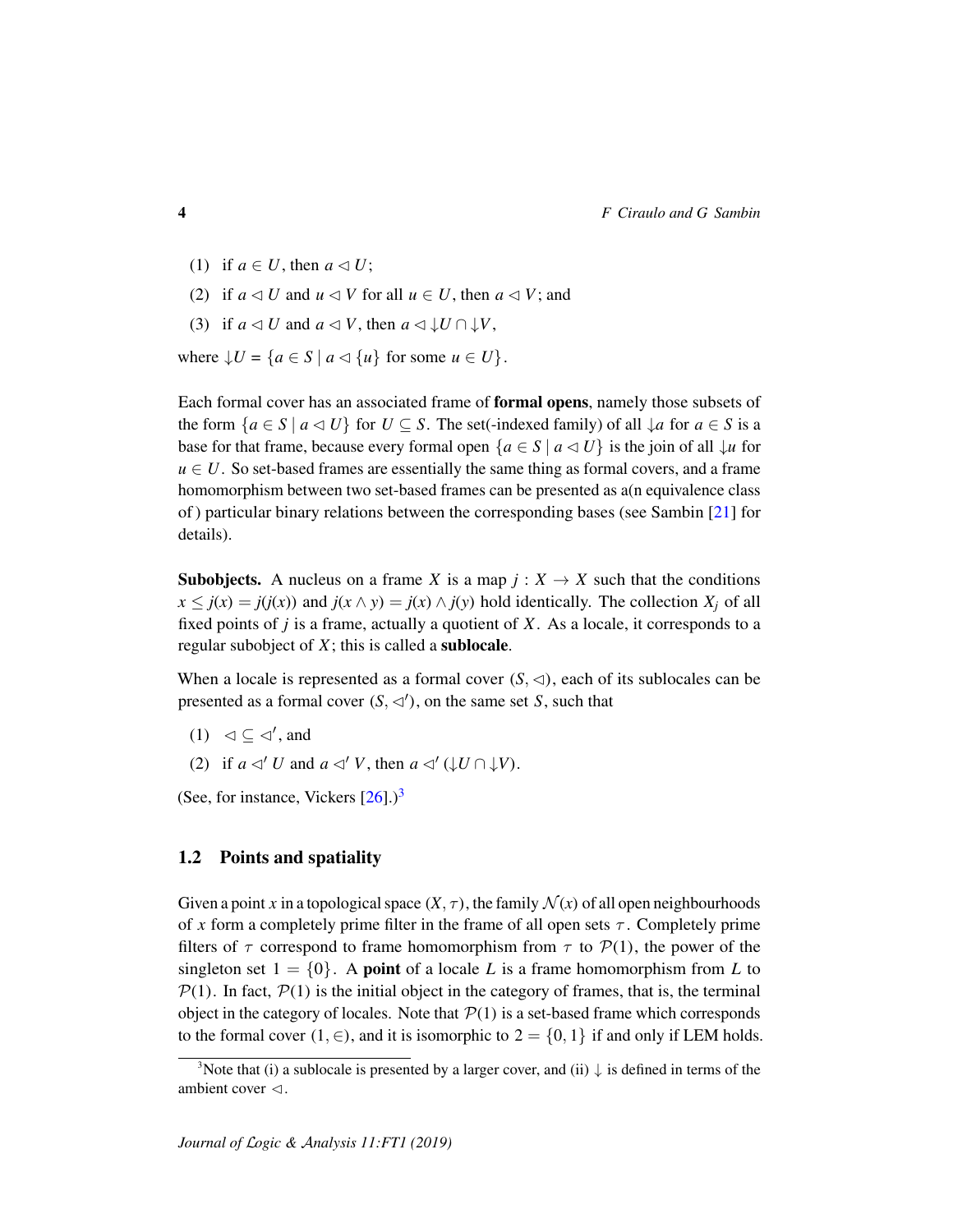<span id="page-4-1"></span>**Proposition 1.2** Let *L* be the a set-based frame and let  $(S, \lhd)$  be the corresponding formal cover. There is a bijection between completely prime filters of *L* and subsets  $\alpha \subseteq S$  which satisfy the following conditions for all  $a, b \in S$  and  $U \subseteq S$ :

- (1)  $\alpha$  is inhabited;
- (2) if  $a \triangleleft U$  and  $a \in \alpha$ , then  $U \circ \alpha$ ; and
- (3) if  $a \in \alpha$  and  $b \in \alpha$ , then  $c \in \alpha$  for some *c* with  $c \le a$  and  $c \le b$ .

Proof Here is a sketch of the proof. If *F* is a completely prime filter of *L*, then  $\alpha_F = S \cap F$  satisfies all the above conditions. Conversely, given  $\alpha$  as above,  $F_\alpha =$  ${x \in L \mid \alpha \in S \mid a \leq x}$  is a completely prime filter.  $\Box$ 

**Definition 1.3** A formal point of a formal cover  $S = (S, \triangleleft)$  is a subset  $\alpha \subseteq S$  which satisfies the conditions in the previous proposition. We write  $Pt(S)$  for the collection of formal points of  $S$ .

**Spatial formal covers.** In a concrete space  $\mathcal{X} = (X, \Vdash, S)$ , the set(-indexed family)  $\mathcal{B} = \{ \text{ext } a \mid a \in S \}$  is a base for the frame of opens; therefore, the frame of opens corresponds to a formal cover on  $\beta$ . Up to isomorphisms, the same frame can be presented as a formal cover on *S* itself, namely  $(S, \triangleleft_{\mathcal{X}})$ , where

<span id="page-4-2"></span>(1) 
$$
a \triangleleft_{\mathcal{X}} U \stackrel{def}{\iff} \text{ext } a \subseteq \bigcup_{u \in U} \text{ext } u.
$$

As shown by the second author [\[22\]](#page-24-0), ext becomes in fact a frame isomorphism between the open subsets of X and the formal opens of  $(S, \lhd_{\mathcal{X}})$ .

Formal covers of the form  $(S, \langle \chi \rangle)$  are *spatial*, in the sense of the following definition.

**Definition 1.4** A formal cover  $S = (S, \triangleleft)$  is **spatial** if  $a \triangleleft U$  follows from the assumption that  $a \in \alpha \Rightarrow \alpha \vee U$  for every formal point  $\alpha$ .<sup>[4](#page-4-0)</sup>

For, if X is a concrete space, then every subset of the form  $\Diamond x = \{a \in S \mid x \Vdash a\}$  is a formal point, and the condition  $a \in \Diamond x \Rightarrow \Diamond x \Diamond U$  for all  $x \in X$  means precisely  $a \triangleleft_{\mathcal{X}} U$ .

Impredicatively, a formal cover (locale)  $S = (S, \leq)$  is spatial if and only if there exists a concrete space  $\mathcal{X} = (X, \Vdash, S)$  such that  $\lhd = \lhd \chi$ . In fact, S is spatial precisely when

<span id="page-4-0"></span><sup>&</sup>lt;sup>4</sup>Note that  $a \in \alpha \Rightarrow \alpha \in U$  follows from  $a \triangleleft U$ , for every formal point  $\alpha$ .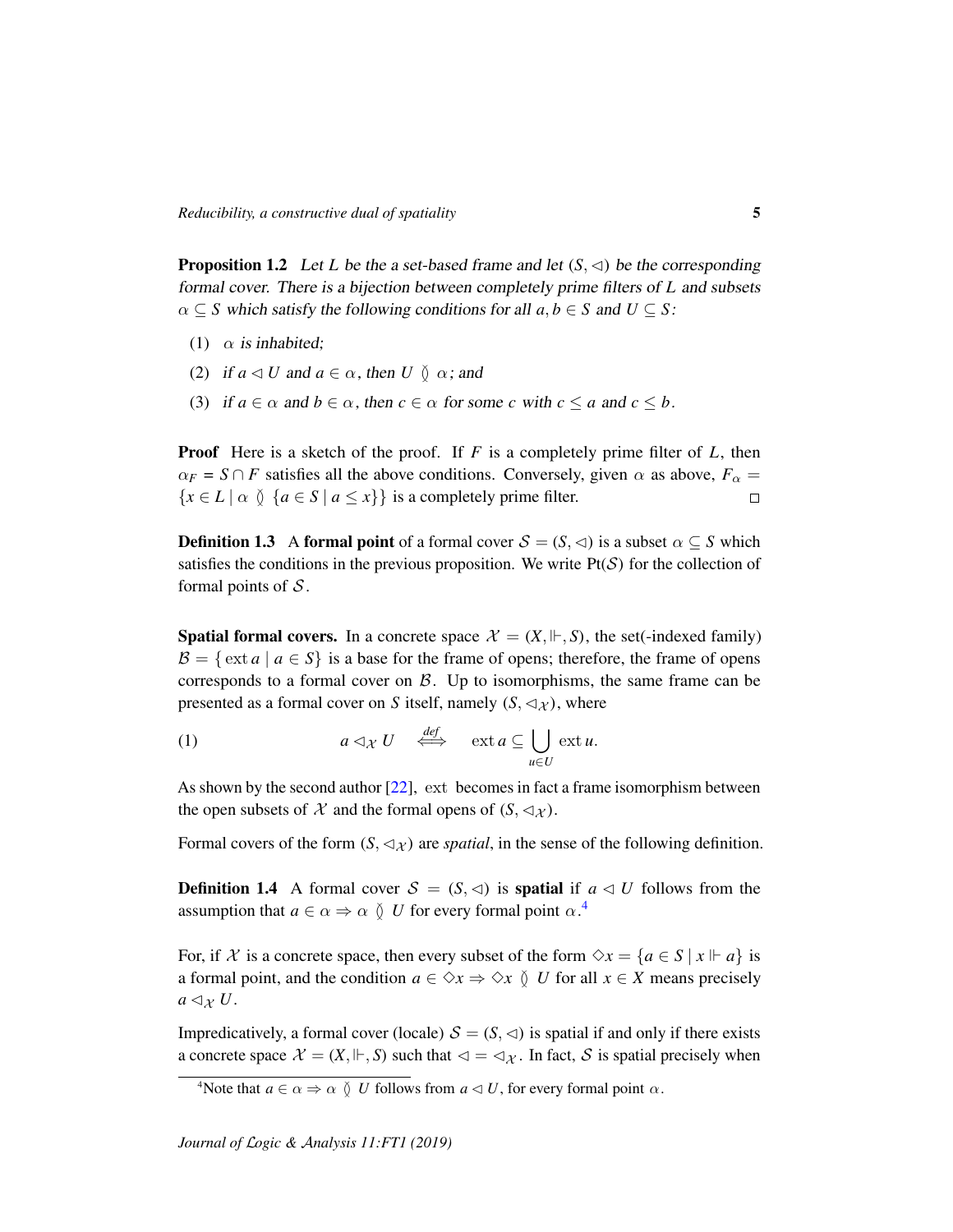$\leq$  is the cover relation induced by the "large" concrete space (Pt(S),  $\Rightarrow$ , S), where Pt(S) is the collection of formal points of  $S$ .

An example: the topology of radical ideals. Given a commutative ring *R* with unit, An example. The topology of Faultar ideals. Given a commutative ring K with thing<br>let us write  $a \triangleleft U$  when a belongs to the radical ideal  $\sqrt{U}$  generated by U, as done by Rinaldi, Sambin and Schuster [\[19\]](#page-24-1). This is a cover relation whose formal open subsets are precisely the radical ideals of *R*. In this case, the last clause in the definition of a formal cover becomes equivalent to the following: if  $a \triangleleft U$  and  $a \triangleleft V$ , then  $a \triangleleft U \cdot V$  where  $U \cdot V = \{u \cdot v \mid u \in U \text{ and } v \in V\}$  and  $\cdot$  is multiplication in *R*. This rule corresponds to the well known fact that the lattice of radical ideals is distributive. Moreover, such a cover relation is *finitary* in the sense that  $a \triangleleft U$  holds if and only if  $a \triangleleft K$  for some finite subset  $K \subseteq U$  (see Ciraulo and Sambin [\[5\]](#page-23-0) for more details).

Classically, the formal points are just the complement of prime (radical) ideals. Therefore,  $\alpha$  crassicarity, the formal points are just the complement of prime (radical) ideals. Therefore, spatiality holds precisely when, for every *a* outside a radical ideal  $\sqrt{U}$ , there exists a prime ideal  $P \supset U$  such that  $a \notin P$ . In other words, spatiality means that *the radical ideal generated by a given*  $U \subseteq R$  *is the intersection of all prime ideals that contain U.* 

# 2 Reducibility for formal topologies and locales

A locale *L* is spatial when  $x \le y$  follows from the assumption that  $p(x) = 1 \Rightarrow p(y) = 1$ for every point  $p: L \to \mathcal{P}(1)$ . Classically, this is equivalent to saying that whenever  $x \nleq y$  there exists a point *p* such that  $p(x) = 1 \neq p(y)$ . The aim of the present paper is to study the constructive properties of the following form of spatiality.

<span id="page-5-0"></span>Proposition 2.1 In the presence of LEM, the following are equivalent for a locale *L*:

- (1) *L* is spatial.
- (2) For every join-preserving map  $\varphi: L \to \mathcal{P}(1)$  and every  $a \in \varphi^{-1}(1)$ , there exists a frame homomorphism  $p: L \to \mathcal{P}(1)$ , that is, a point of *L* such that  $a \in p^{-1}(1) \subseteq \varphi^{-1}(1)$ .

**Proof** Classically, every  $\varphi$  as above is of the form  $x \mapsto \neg(x \leq b)$  for some  $b \in L$ (take  $b = \bigvee \{x \in L \mid \varphi(x) = \emptyset\}$ ) and so (2) becomes exactly spatiality: if  $\neg (a \leq b)$ , then there exists a point *p* such that  $p(a) = 1$  and  $p(b) = 0$ .  $\Box$ 

**Definition 2.2** We call a locale **reducible** if it satisfies the property  $(2)$  in the previous proposition.

*Journal of* L*ogic &* A*nalysis 11:FT1 (2019)*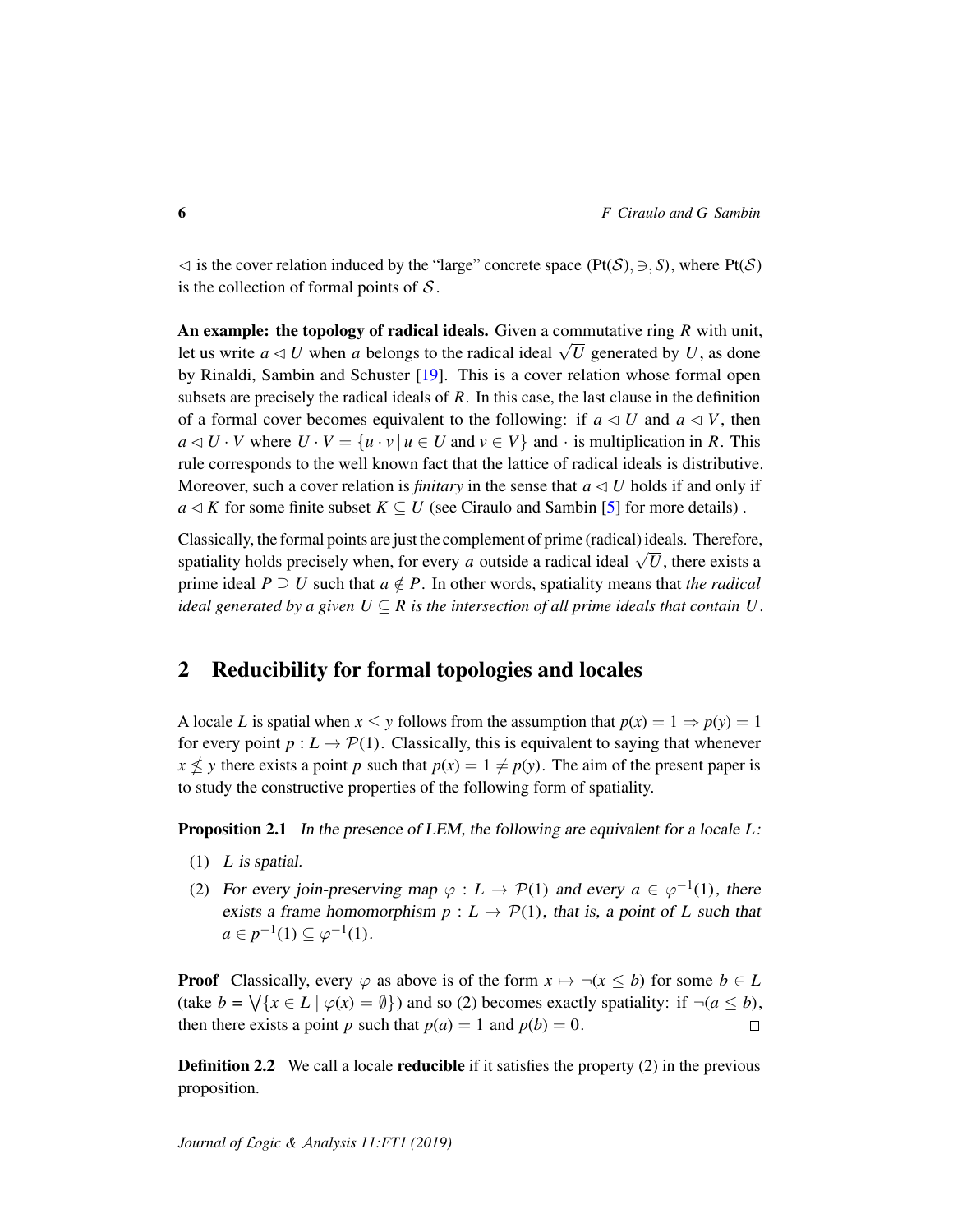Intuitionistically, every reducible locale *L* satisfies the following property:

*if*  $\varphi(a) = 1$  *and*  $\varphi(b) = 0$  *for some suplattice homomorphism*  $\varphi : L \to \mathcal{P}(1)$ *, then there is a frame homomorphism*  $p: L \to \mathcal{P}(1)$  *with*  $p(a) = 1$  *and*  $p(b) = 0$ *.* 

A join-preserving map  $\varphi : L \to \mathcal{P}(1)$  carries the same information of the completely prime semi-filter (upward closed subset of *L* inaccessible by joins)  $\varphi^{-1}(1)$ . If *L* is the set-based frame presented by a formal cover  $(S, \lhd)$ , then one can show that completely prime semi-filters, and hence join-preserving maps  $\varphi : L \to \mathcal{P}(1)$ , correspond to *splitting* subsets in the sense of the following definition.

<span id="page-6-0"></span>**Definition 2.3** Let  $(S, \triangleleft)$  be a formal cover. A subset  $Z \subseteq S$  is called splitting if

$$
a \triangleleft U \& a \in Z \Longrightarrow U \vee Z
$$

for every  $a \in S$  and  $U \subseteq S$ .

Note that being splitting is part of the definition of a formal point. Note also that splitting subsets are closed under unions.

<span id="page-6-1"></span>**Definition 2.4** A formal cover  $(S, \triangleleft)$  is **reducible** if for every splitting subset  $Z \subseteq S$ and every  $a \in Z$ , there exists a formal point  $\alpha$  such that  $a \in \alpha \subseteq Z$ .

In other words, a formal cover is reducible when splitting subsets are precisely the unions of formal points.

#### <span id="page-6-2"></span>2.1 On the relation between reducibility and spatiality

A discrete locale is one whose underlying frame is P(*S*) for some set *S*. Such a frame corresponds to the formal cover  $(S, \in)$ . Its sublocales are all of the form  $(S, \triangleleft)$  where  $a \triangleleft U$  &  $a \triangleleft V \Rightarrow a \triangleleft U \cap V$  for all  $a \in S$  and  $U, V \subseteq S$ .

**Proposition 2.5** Every sub-locale of a discrete locale is reducible.

**Proof** Let  $S = (S, \lhd)$  be a sublocale of the discrete locale  $P(S)$ , and let  $a \in Z$  with Z a splitting subset of S. We claim that  $\{a\}$  is a formal point of S. Since  $\{a\}$  trivially satisfies the first and third condition in Proposition [1.2,](#page-4-1) it is sufficient to show that  ${a}$ is splitting. This amounts to showing that  $a \triangleleft U \Rightarrow a \in U$  for every  $U \subseteq S$ . The assumption *a*  $\triangleleft U$  together with *a*  $\triangleleft \{a\}$ , which always holds, implies *a*  $\triangleleft U \cap \{a\}$ . Together with  $a \in Z$ , this gives  $(U \cap \{a\}) \circ Z$  because *Z* is splitting. Hence, in particular,  $U \cap \{a\}$  is inhabited, that is,  $a \in U$ .  $\Box$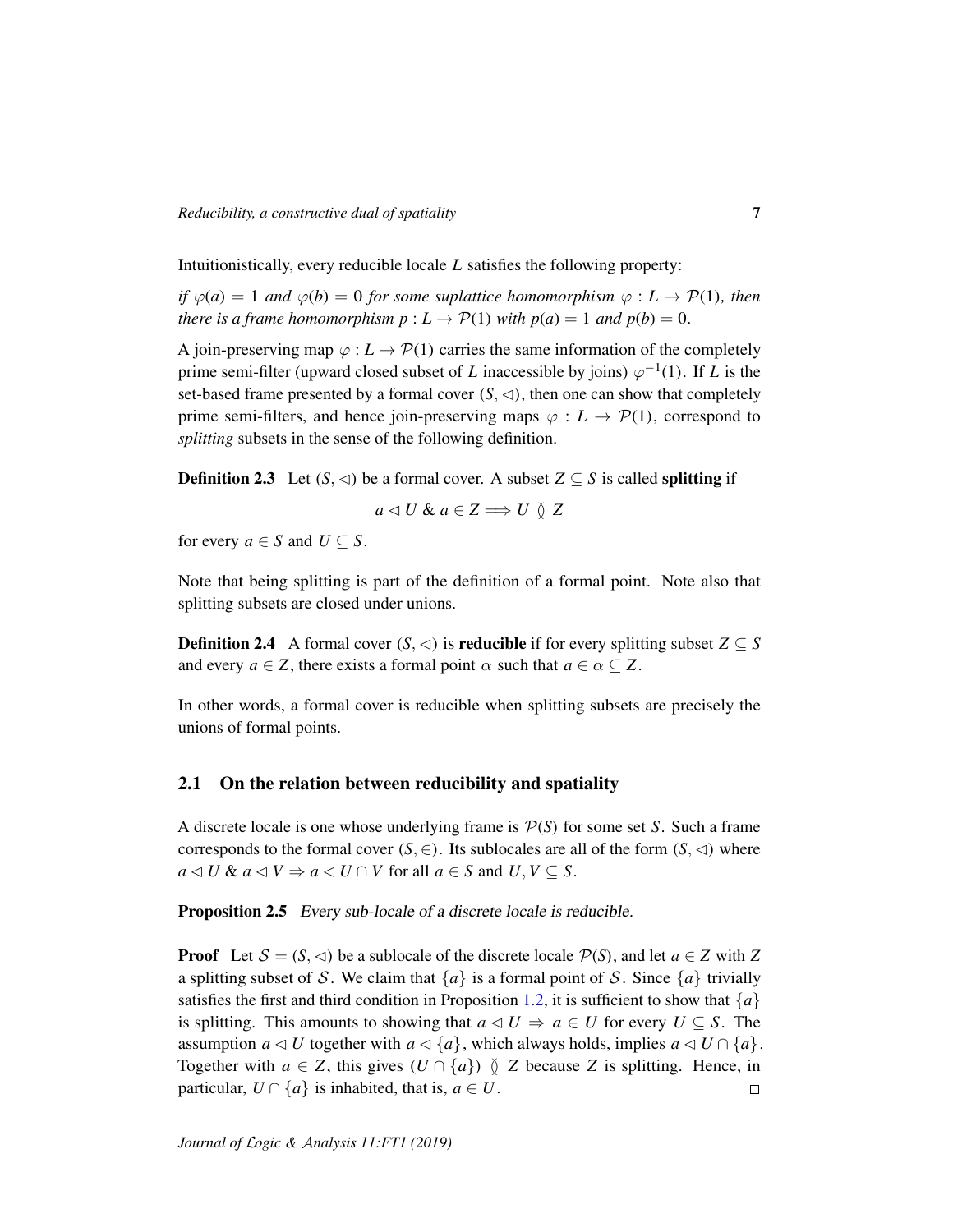Proposition 2.6 The statement "every sub-locale of a discrete locale is spatial" is equivalent to LEM.

Proof In the presence of LEM, reducibility and spatiality coincide; so one half of the statement follows from Proposition [2.1.](#page-5-0) As for the other half, we show that the apparently weaker assumption "every closed sub-terminal locale is spatial" already yields LEM. Closed sub-locales of 1 correspond to nuclei of the form  $j_P(X) = X \cup P$ for  $P \in \mathcal{P}(1)$ . We claim that the sublocale of fixed points of  $j_P$  is spatial if and only if  $P \cup -P = 1$ . Of course, the map  $j_P(Q) \mapsto Q$  is the only potential frame homomorphism from the fixed points of  $j_p$  to  $\mathcal{P}(1)$ . This is a well-defined map (and hence a point) if and only if  $P = \emptyset$ . So spatiality for the sublocale corresponding to  $j<sub>P</sub>$  amounts to the statement  $\forall Q, R[(P = \emptyset \Rightarrow Q \subseteq R) \Rightarrow Q \subseteq R \cup P]$ , which says that  $P \cup -P = 1$  (take  $Q = 1$  and  $R = -P$ ).  $\Box$ 

As a corollary of the previous two propositions, we have that reducibility does not imply spatiality intuitionistically. We will show (paragraph on Baire space at the end of the following section) that spatiality does not imply reducibility either.

## <span id="page-7-1"></span>3 The formal cover associated to a tree

For *S* a set, let *List*(*S*) be the set of finite lists of elements of *S*, regarded as the full *S*-tree (every node has *S*-many immediate successors). We introduce some notation:  $\langle \rangle$ is the empty list, which is the root of the tree, and  $\langle a_1, \ldots, a_n \rangle$  is the list with elements  $a_1, \ldots, a_n \in S$ ;  $|l| \in \mathbb{N}$  is the length of the list *l*; and *lk* is the concatenation of the two lists *l* and *k*. We say that *l* is an initial segment of *lk*, for any *k*, and that  $l\langle a \rangle$  is an immediate successor of *l*, for every  $a \in S$ .

We consider the smallest formal cover  $\triangleleft$  on *List*(*S*) such that every node (except the root) is covered by its immediate predecessor as well as by the set of its immediate successors. This is expressed formally by an inductive generation as explained by Sambin [\[20\]](#page-24-7), Coquand, Sambin, Smith and Valentini [\[9\]](#page-23-1), and Ciraulo, Maietti and Sambin  $[4]$ <sup>[5](#page-7-0)</sup>. The intuitive idea is that  $l \leq U$  holds when every infinite path which

<span id="page-7-0"></span><sup>&</sup>lt;sup>5</sup>It is possible to show that  $\triangleleft$  is the smallest relation which satisfies the following conditions: (i) if  $l \in U$ , then  $l \lhd U$ ; (ii) if  $l = k \langle a \rangle$  and  $k \lhd U$ , then  $l \lhd U$ ; and (iii) if  $l \langle a \rangle \lhd U$  for all  $a \in S$ , then  $l \triangleleft U$ . The existence of such a cover requires a specific mathematical assumption which gives a natural extension of the minimalist foundation.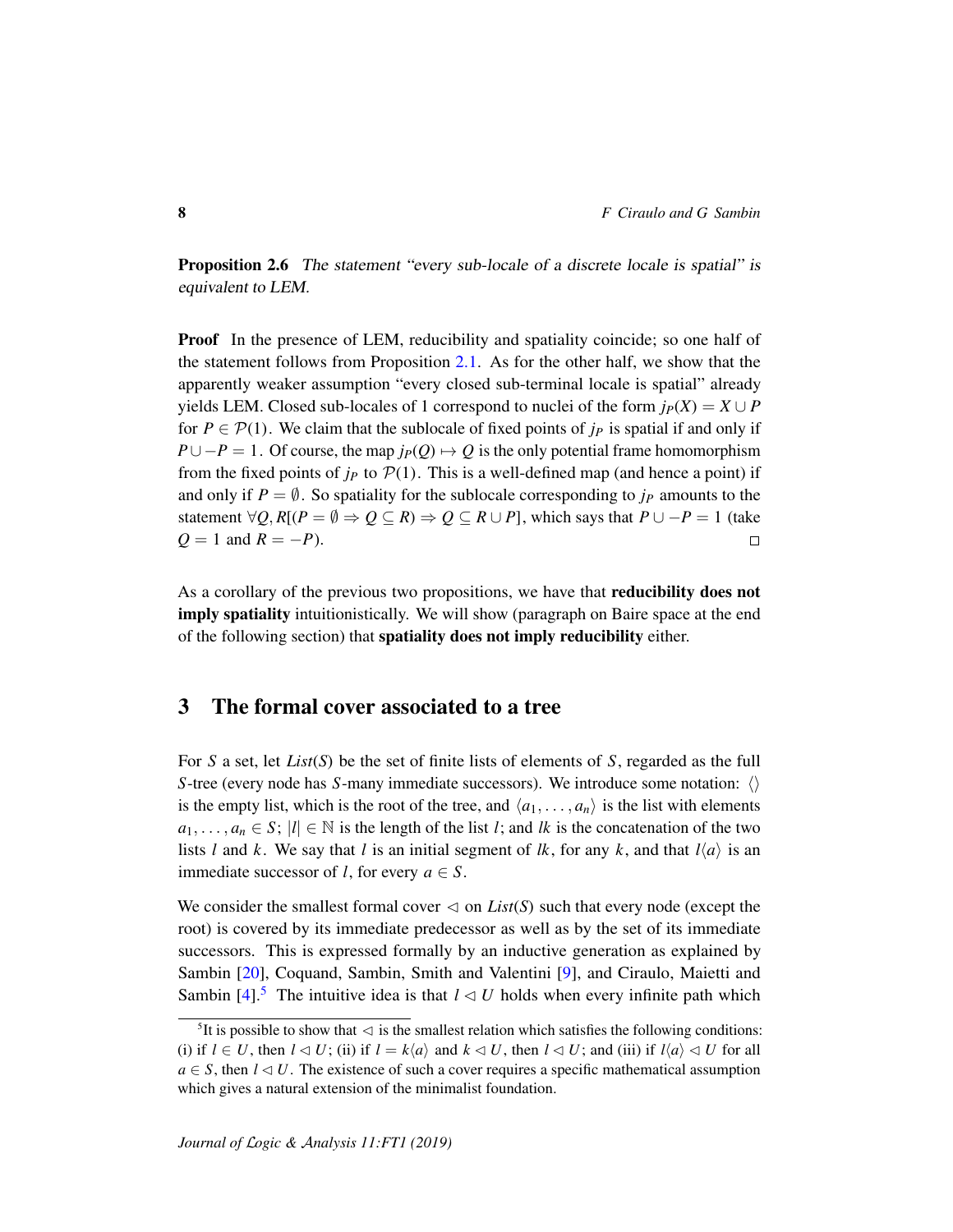passes through the node *l* also passes through some node in *U*. Actually this idea becomes a fact precisely when such a topology is spatial, as we now see.

It can be shown that a subset  $T \subseteq List(S)$  is splitting if and only if

- (i) *T* is closed under initial segments, and
- (ii) if  $l \in T$ , then some immediate successor of *l* belongs to *T*.

An inhabited *T* which satisfies (i) is, by definition, a sub-tree of *List*(*S*).<sup>[6](#page-8-0)</sup> Clearly, (ii) is a positive way of saying that *T* has no finite branches, hence no leaves. Therefore, an inhabited splitting subset is what some authors, especially in descriptive set-theory, call a pruned sub-tree of *List*(*S*).

A formal point of (*List*(*S*),  $\triangleleft$ ) is thus a pruned sub-tree  $\alpha \subseteq List(S)$  which, in addition, satisfies the following: for all  $a, b \in S$ , if  $l\langle a \rangle \in \alpha$  and  $l\langle b \rangle \in \alpha$ , then  $a = b$ . Therefore it is (identifiable with) an infinite path.

We say that a sub-tree  $T$  of  $List(S)$  is **strongly infinite** when it contains a pruned sub-tree. Every strongly infinite tree contains arbitrary-long branches, that is, it has infinite height; in particular, it has infinitely many nodes.<sup>[7](#page-8-1)</sup>

<span id="page-8-2"></span>Proposition 3.1 For a set *S*, the following are equivalent:

- (1) The formal cover on *List*(*S*) is reducible.
- (2) Every pruned sub-tree of *List*(*S*) contains an infinite path.
- (3) Every strongly infinite sub-tree of *List*(*S*) contains an infinite path.

**Proof**  $1 \Rightarrow 2$ . If *T* is pruned, then  $\langle \rangle \times \langle T \rangle$ . By reducibility, there is a formal point  $\alpha \subseteq T$ , that is, an infinite path in *T*.

 $2 \Rightarrow 3$ . If *T* is strongly infinite, then it contains a pruned sub-tree.

 $3 \Rightarrow 1$ . Assume  $l \in T$  with *T* splitting; so *T* is pruned. Consider the sub-tree  $T_l$  given by those lists in  $T$  which are comparable with  $l$ . Note that  $T_l$  is pruned as well, hence strongly infinite. By assumption,  $T_l$  contains an infinite path, which necessarily passes through the node *l*. In other words, there is a point  $\alpha$  with  $l \in \alpha \subseteq T_l \subseteq T$ .  $\Box$ 

<span id="page-8-0"></span><sup>&</sup>lt;sup>6</sup>Here we do not require  $T$  to be decidable, which, on the contrary, is a quite common requirement in the literature on constructive mathematics.

<span id="page-8-1"></span><sup>&</sup>lt;sup>7</sup>The converse is true classically (in ZFC set theory), provided that  $S$  is finite, that is, every infinite, finitely branching tree is strongly infinite (because of König's Lemma: every infinite, finitely branching tree contains an infinite path). This fact cannot hold constructively: by using a result of Berger, Ishihara and Schuster [\[3,](#page-23-3) Proposition 19], one can show that the assumption "every infinite binary tree is strongly infinite" implies LLPO. We thank Tatsuji Kawai for pointing out this result to us.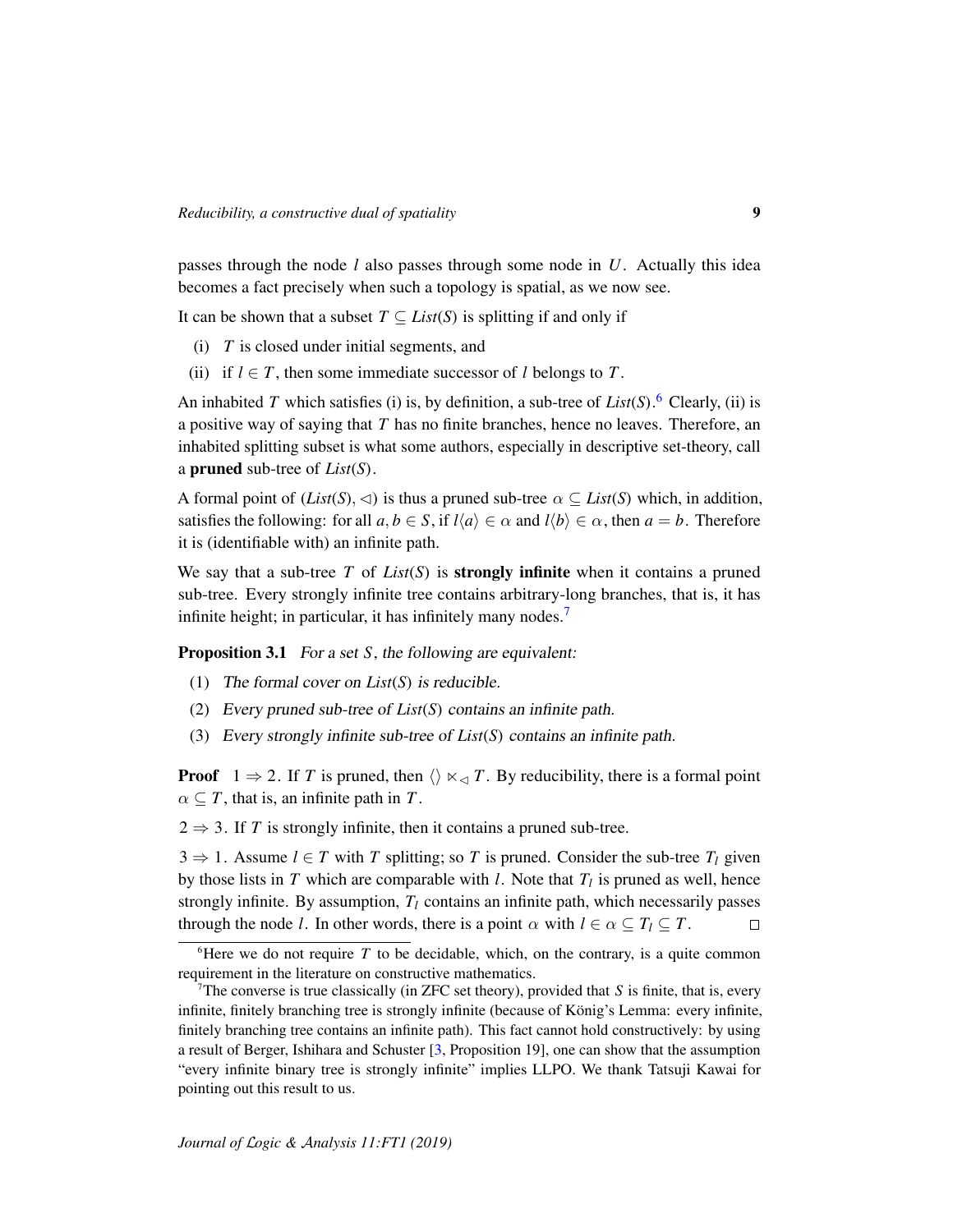$\Box$ 

It is well known that the statement "every pruned tree has an infinite path" is equivalent (over *ZF* set theory) to Dependent Choice. This fact holds also in the minimalist foundation, as we now show. Dependent Choice (DC) is the assumption that the following principle DC(*X*) holds for every set *X*.

DC(*X*): *given an element a*  $\in$  *X and a total relation R*  $\subseteq$  *X*  $\times$  *X*, *there is a functional relation*  $f \subseteq \mathbb{N} \times X$  such that  $f(0) = a$  and  $(f(n), f(n + 1)) \in R$  for all  $n \in \mathbb{N}$ .<sup>[8](#page-9-0)</sup>

Lemma 3.2 Given a set *S*, consider the following:

- (i)  $DC(T)$  holds for every pruned sub-tree  $T \subseteq List(S)$ .
- (ii) The formal cover on *List*(*S*) is reducible.
- (iii)  $DC(X)$  holds for every  $X \subseteq S$ .

Then  $(i) \Longrightarrow (ii) \Longrightarrow (iii)$ .

**Proof** Given a pruned sub-tree  $T \subseteq List(S)$ , let us consider the relation  $R \subseteq T \times T$ given by all pairs  $(l, l\langle a \rangle)$  with  $l\langle a \rangle \in T$ . Such a relation is total since *T* is pruned. So *DC*(T) provides us with a function  $f \subseteq \mathbb{N} \times T$  such that  $f(0) = \langle \rangle$  and, for every  $n \in \mathbb{N}$ ,  $f(n+1) = f(n)\langle a \rangle$  for some  $a \in S$ . So  $\{f(n) | n \in \mathbb{N}\}\$ is the required infinite path in *T*.

Given any total relation  $R \subseteq X \times X$  and any  $a \in X$ , we can define inductively a sub-tree  $T_R \subseteq List(S)$  by means of the following clauses: (i)  $\langle \rangle \in T_R$ ; (ii)  $\langle a \rangle \in T_R$ ; and (iii) if  $l\langle x \rangle \in T_R$  and  $(x, y) \in R$ , then  $l\langle x, y \rangle \in T_R$ . Clearly  $T_R$  is pruned precisely because *R* is total. By Proposition [3.1,](#page-8-2) there is an infinite path  $\alpha \subseteq T_R$ . The set  $\{(|l|, x) \in \mathbb{N} \times X \mid l\langle x \rangle \in \alpha\}$  is a well-defined function which does the job required by  $DC(X)$ .  $\Box$ 

Proposition 3.3 The formal cover on *List*(*S*) is reducible for all sets *S* if and only if DC holds.<sup>[9](#page-9-1)</sup>

**Proof** It follows at once from the previous lemma.

<span id="page-9-0"></span><sup>&</sup>lt;sup>8</sup>In the minimalist foundation of Maietti and Sambin [\[17,](#page-24-2) [15\]](#page-24-3) the notion of a function from N to *X*, in the set-theoretic sense of a functional relation *f* ⊆ N  $\times$  *X*, is kept distinct from that of a sequence of elements of *X*, that is, a term in the type  $\mathbb{N} \to X$ . This means that the axiom of unique choice is not included in the "minimalist" system. Thus common formulations of DC, which require the existence of an operation, are definitely stronger than our formulation above.

<span id="page-9-1"></span> $9$ For partial results in this direction see Sambin [\[22\]](#page-24-0), Maietti [\[16\]](#page-24-8), and Rinaldi, Sambin and Schuster [\[19,](#page-24-1) Proposition 7.8].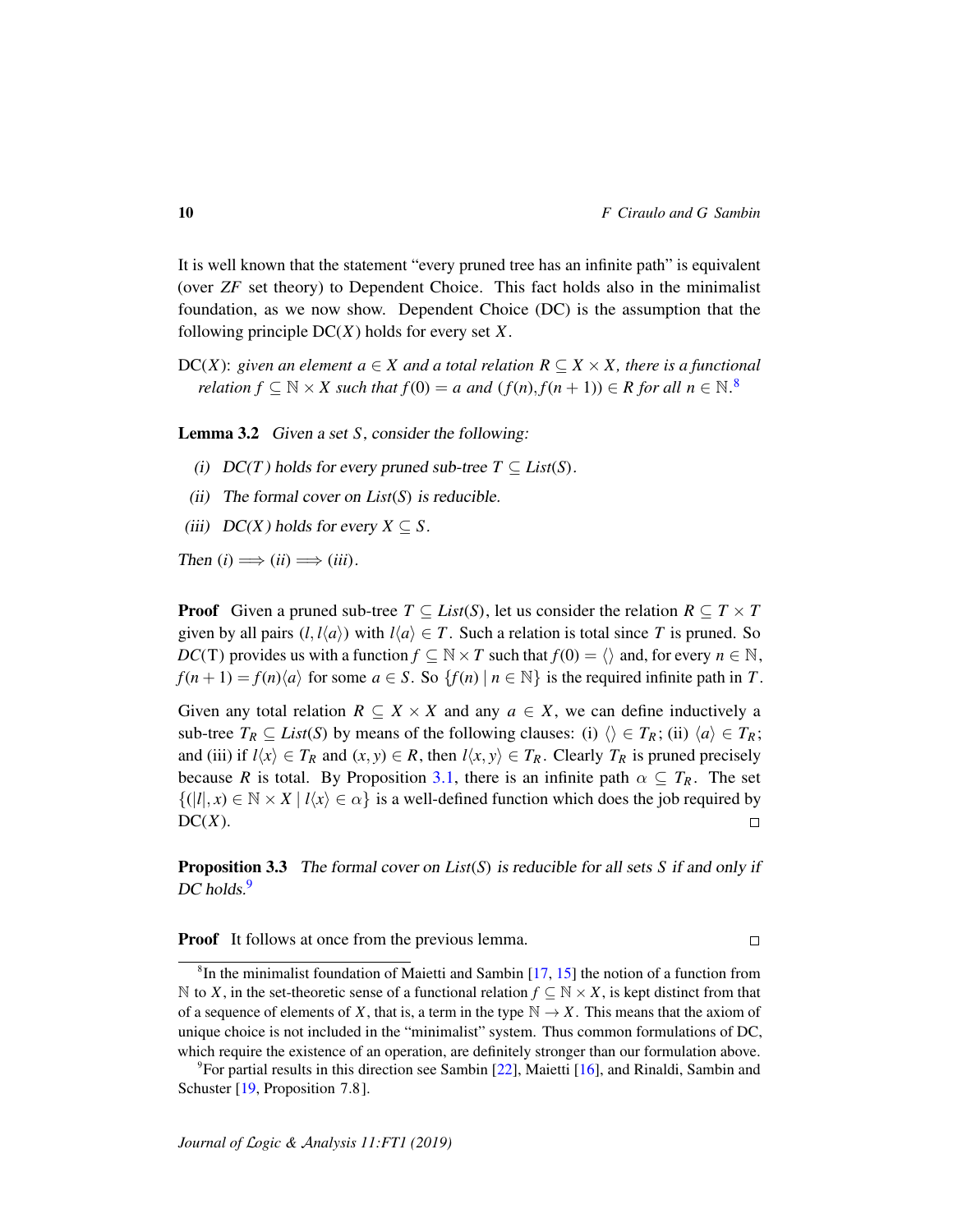**Baire space.** Let us have a closer look to the case  $S = N$ . Spatiality for such a topology is equivalent to Monotone Bar Induction (see Fourman and Grayson [\[11\]](#page-24-9) and Gambino and Schuster [\[14\]](#page-24-10) for details). An inhabited splitting subset *U* of  $(List(N), \triangleleft)$  is a spread. [10](#page-10-0) So, the Baire formal cover is reducible precisely when *every spread contains an infinite path*. (See Maietti and Sambin [\[18\]](#page-24-4) for more on this topic; in the decidable case, this is sometimes called *Brouwer's Spread Lemma*.)

As a corollary we get that **spatiality does not imply reducibility**. We thank Tatsuji Kawai for suggesting the following argument. In [\[12,](#page-24-11) Theorem 3.4] Fourman and Hyland show that the internal theory of the topos *Sh*(R) of sheaves over the reals satisfies the principle of Monotone Bar Induction, which expresses spatiality of the Baire space. On the contrary, the axiom of choice from numbers to numbers AC-NN fails in the internal logic of *Sh*(R) because the Dedekind and Cauchy reals do not coincide there [\[12,](#page-24-11) page 289]. Recall that AC-NN is the following: *given a total relation*  $R \subseteq \mathbb{N} \times \mathbb{N}$ , *there exists a functional relation*  $f \subseteq \mathbb{N} \times \mathbb{N}$  *such that*  $(n, f(n)) \in R$  *for all*  $n \in \mathbb{N}$ *.* We want to show that AC-NN becomes provable if the Baire space is reducible. Indeed, given a total relation  $R \subseteq \mathbb{N} \times \mathbb{N}$ , one can define a spread *U* by induction by means of the following clauses: (i)  $\langle \rangle \in U$ ; and (ii) if  $l \in U$  and  $(|l|, x) \in R$ , then  $l\langle x \rangle \in U$ . If  $\alpha$  is a path (= ideal point) in U, then  $\{(|l|, x) \in \mathbb{N} \times \mathbb{N} \mid l\langle x \rangle \in \alpha\}$  is a well-defined function *f* with  $(n, f(n)) \in R$  for all  $n \in \mathbb{N}$ .

**Cantor space.** By specializing to the case  $S = 2$  we get Cantor formal cover  $(List(2), \triangleleft)$ . By a result of Fourman and Grayson [\[11\]](#page-24-9), such a locale is spatial precisely if the full Fan Theorem holds (for arbitrary, not necessarily decidable, bars). See Gambino and Schuster [\[14\]](#page-24-10) for details.

We now can add a dual statement. Reducibility of Cantor space amounts to the following: *every pruned binary tree contains an infinite path*. By Proposition [3.1,](#page-8-2) this is equivalent to the statement *every strongly infinite binary tree contains an infinite path*, which is manifestly a weak version of the Weak König's Lemma.

# 4 Positive Topologies

In a concrete space  $\mathcal{X} = (X, \Vdash, S)$ , also the closed subsets of X have their "formal" companions" in *S*. In order to see this, we first define

$$
rest U = \{ x \in X \mid \Diamond x \subseteq U \}
$$

<span id="page-10-0"></span><sup>&</sup>lt;sup>10</sup>The usual definition of a spread includes decidability of  $U$ ; see, for instance, Troelstra and van Dalen [\[25\]](#page-24-12).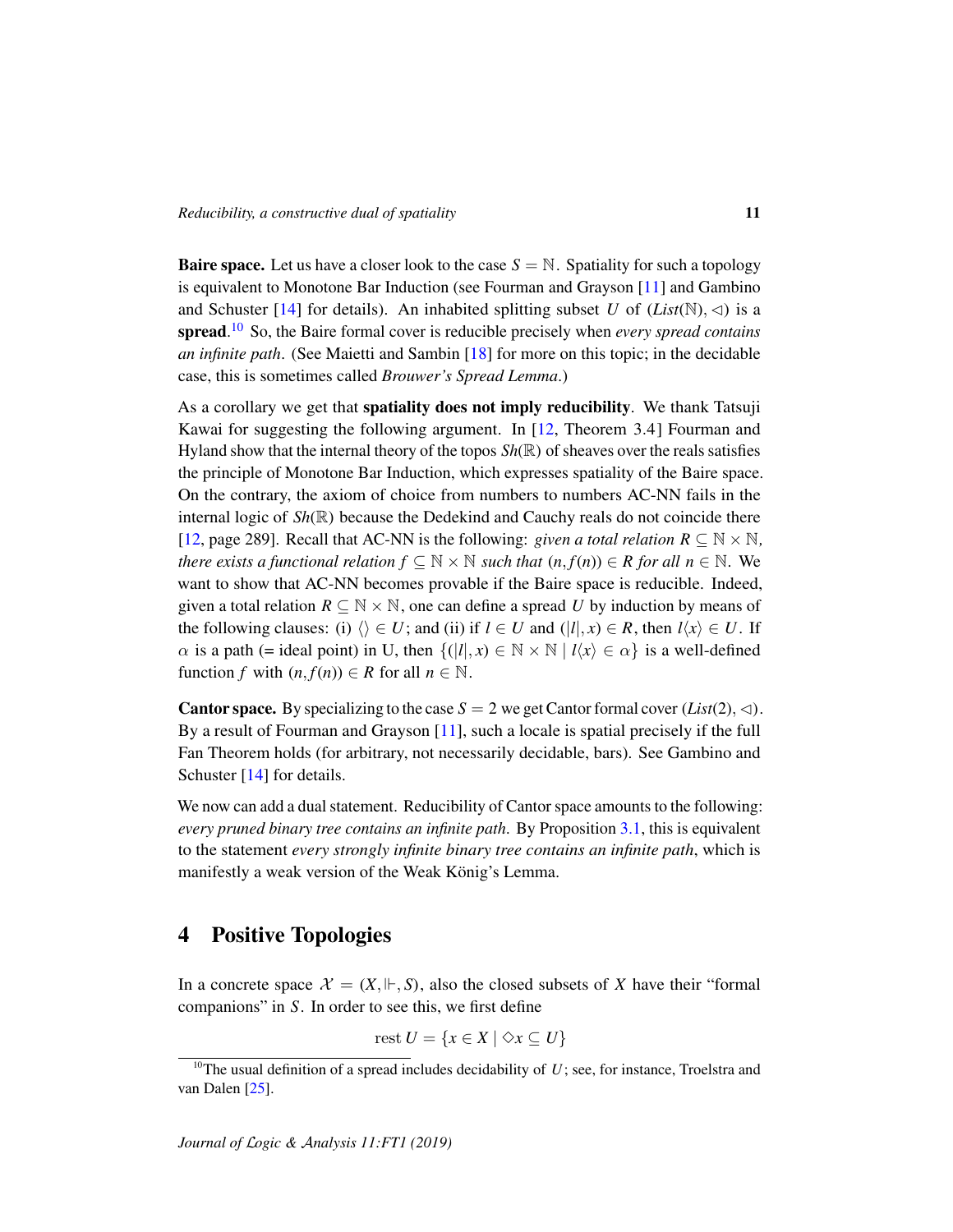where  $\Diamond x = \{a \in S \mid x \Vdash a\}$  is the system of (indexes of) basic neighbourhoods of *x*. When *U* ranges over the subsets of *S*, the subsets rest *U* of *X* describe all closed sets. Each closed set, however, can be the image of several subsets, unless a canonical choice is made as follows. Let us consider the following *positivity relation* between elements and subsets of *S*. For  $a \in S$  and  $U \subseteq S$ , we put

<span id="page-11-3"></span>(2) 
$$
a \ltimes_{\mathcal{X}} U \Leftrightarrow \text{ext } a \circled{ \text{ } \text{rest } U \Leftrightarrow (\exists x \in X)(a \in \Diamond x \subseteq U).
$$

As shown by the second author [\[22\]](#page-24-0), rest becomes one-to-one when restricted to subsets of the form  $\{a \in S \mid a \times \mathcal{X} \cup \}$ . These we call **formal closed subsets.** 

The following definition from [\[22\]](#page-24-0) captures much of the structure  $(S, \lhd_{\mathcal{X}}, \lhd_{\mathcal{X}})$  induced by a concrete space.

<span id="page-11-2"></span>**Definition 4.1** A positive topology is a triple  $S = (S, \langle \cdot, \times \rangle)$  where  $\langle \cdot \rangle$  is a formal cover and  $\ltimes \subseteq S \times \mathcal{P}(S)$  satisfies the following conditions for all  $a \in S$  and  $U, V \subseteq S$ :

- (1) if  $a \ltimes U$ , then  $a \in U$ ;
- (2) if  $a \ltimes U$  and  $b \in V$  for all *b* with  $b \ltimes U$ , then  $a \ltimes V$ ; and
- (3) if  $a \triangleleft U$  and  $a \ltimes V$ , then  $u \ltimes V$  for some  $u \in U$  (compatibility).

The relation  $\ltimes$  is called a **positivity relation** and subsets of the form  $\{a \in S \mid a \ltimes U\}$ are called **formal closed**. For X a concrete space,  $S_{\mathcal{X}} = (S, \triangleleft_{\mathcal{X}}, \ltimes_{\mathcal{X}})$  is a positive topology. Positive topologies of this kind are called representable (by a concrete space).

**Positive topologies from an algebraic point of view.** Now, let  $(S, \lhd, \lhd)$  be a positive topology and let *L* be the complete lattice (of formal open subsets) presented by  $(S, \triangleleft)$ . What does  $\ltimes$  and the formal closed subsets present?<sup>[11](#page-11-0)</sup> The compatibility rule says precisely that every formal closed subset *F* is splitting (Definition [2.3\)](#page-6-0).

Splitting subsets are closed under unions and so they form a suplattice as well, called *Split*( $S$ ,  $\triangleleft$ ). The collection of formal closed subsets with respect to the given  $\ltimes$  turns out to be a sub-suplattice of  $Split(S, \triangleleft)$ . Conversely, let *M* be a sub-suplattice of *Split*(*S*,  $\triangleleft$ ). Then the relation  $a \ltimes U \Leftrightarrow (\exists Z \in M)(a \in Z \subseteq U)$  is a positivity relation compatible with  $\triangleleft$  and, moreover, the corresponding collection of formal closed subsets is precisely *M*. [12](#page-11-1)

<span id="page-11-0"></span><sup>&</sup>lt;sup>11</sup>See Ciraulo and Vickers [\[8\]](#page-23-4) for a more detailed answer to this question, especially in the case of locales.

<span id="page-11-1"></span><sup>&</sup>lt;sup>12</sup>This argument is impredicative unless  $M$  is set-based. In general, however, there is no reason to assume that the suplattice of formal closed subsets is set-based. Therefore, we could say that a positivity relation is a "more concrete" object than the suplattice of splitting subsets it presents.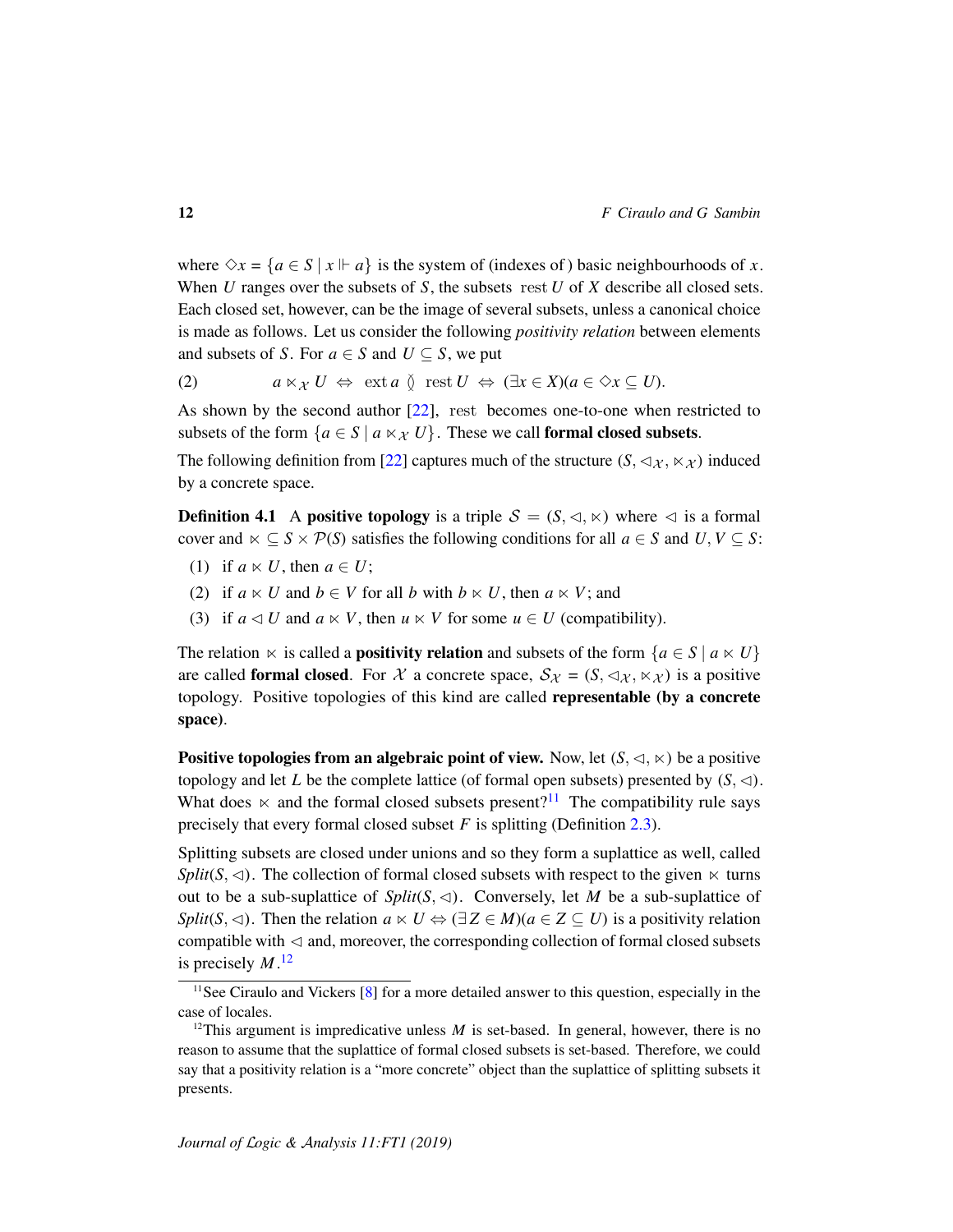Classically, *Split*( $S$ ,  $\triangleleft$ ) is isomorphic to  $L^{op}$  (*L* with reversed order). Hence a positivity relation on a suplattice  $L$  is, classically, just a sub-suplattice of  $L^{op}$ , that is, the opposite of a suplattice quotient of *L*.

On morphisms. In this paper we need not use the notion of a morphism between positive (basic) topologies [\[22\]](#page-24-0). So, we skip a precise definition and we content ourselves with the following idea. An arrow between positive (basic) topologies, from  $S_1$  to  $S_2$  say, corresponds to a frame (suplattice) homomorphism  $f$  from the formal open subsets of  $S_2$  to the formal open subsets of  $S_1$  (note the opposite direction). In addition, *f* has to "respect" the positivity relations, in the following sense. If we regard splitting subsets, and hence formal closed subsets, as join-preserving maps to  $P(1)$  (as explained above), then  $U \circ f$  must be one of the formal closed subsets of  $S_2$  whenever *U* is formal closed in  $S_1$  (which makes sense since  $U \circ f$  is splitting anyway).

**Locales as "thick" positive topologies.** In a positive topology  $(S, \triangleleft, \ltimes)$  the following is always true: if  $a \ltimes U$ , then  $a \in V \subseteq U$  for some splitting subset *V* (take *V* =  ${x \in S \mid x \times U}$ ). Let us consider the relation

$$
a \ltimes_{\lhd} U \qquad \stackrel{def}{\iff} \qquad (\exists V \text{ splitting})(a \in V \subseteq U)
$$

(which makes sense in an impredicative setting). In [\[7\]](#page-23-5), we showed that  $\ltimes_{\leq}$  is a positivity relation, actually the greatest among the positivity relations which are compatible with  $\triangleleft$ .

**Definition 4.2** A positive topology  $(S, \lhd, \kappa)$  is called **thick** (or "**localic**") if  $\kappa = \kappa_{\lhd}$ , which happens precisely when  $a \lt U$  follows from the assumption that  $a \in V \subseteq U$  for some splitting subset *V*.

So a thick topology is one in which formal closed subsets and splitting subsets coincide. Thick positive topologies, that is, those of the form  $(S, \leq, \ltimes_{\leq})$ , are impredicatively the same thing as locales. In fact the notion of a morphism between thick positive topologies reduces to that between the corresponding locales of formal opens. Also in a predicative setting the examples of thick positive topologies abound. For instance Alexandrov topologies are always thick (see  $4.3$  below).<sup>[13](#page-12-0)</sup> Classically (and predicatively) every representable positive topology is thick.

<span id="page-12-0"></span><sup>&</sup>lt;sup>13</sup>In general, if the cover relation  $\triangleleft$  is defined by induction (like in the case of trees; see Section [3](#page-7-1) above), then it is possible to define a positivity relation  $\kappa = \kappa_{\leq 0}$  by coinduction.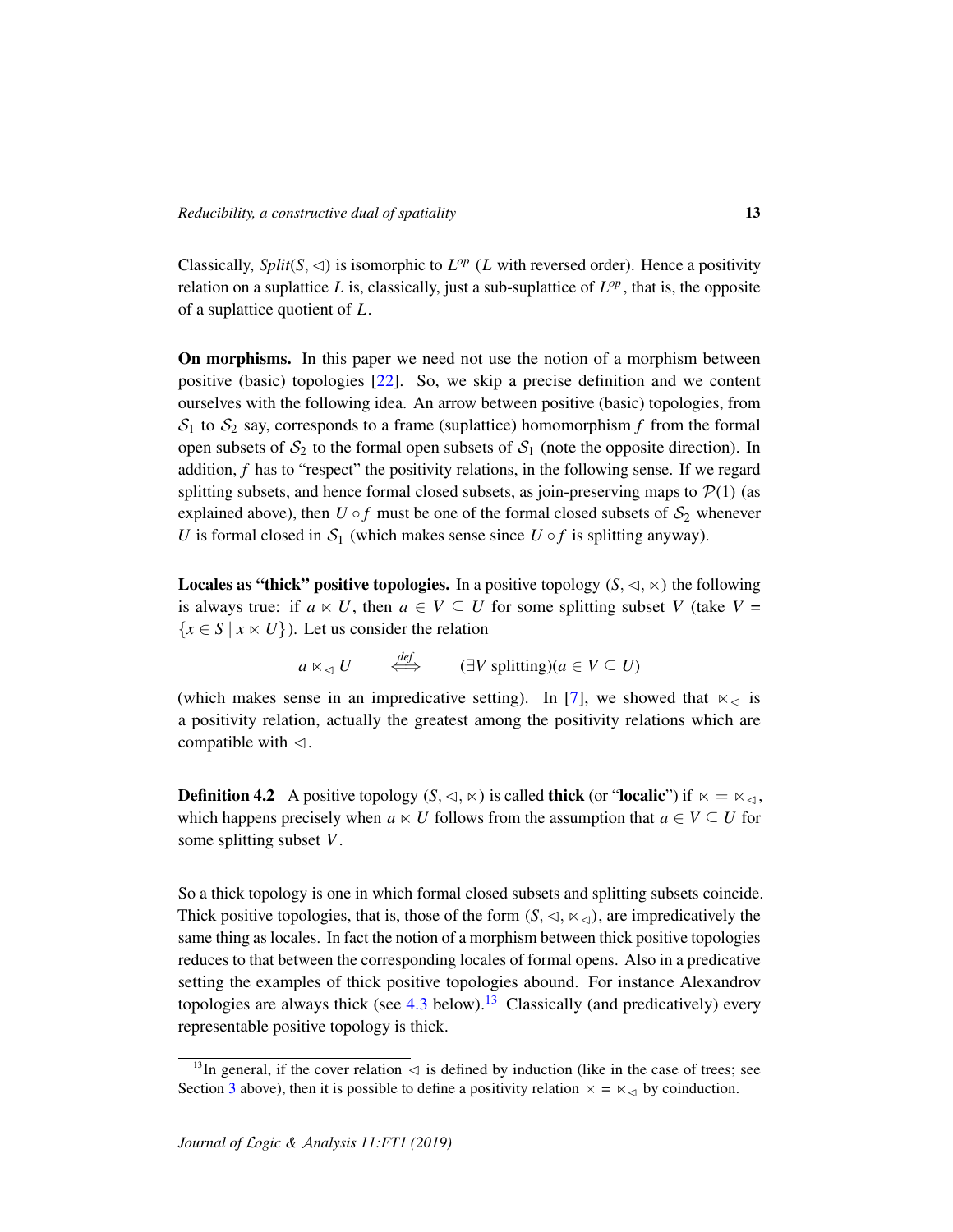#### <span id="page-13-0"></span>4.1 Spatiality and reducibility for Positive topologies

By taking inspiration from the properties of a subset of the form  $\Diamond x$  for  $x \in X$  in a concrete space  $X$ , the second author reached the following definition of an *ideal point* [\[22\]](#page-24-0).

**Definition 4.3** Let  $S = (S, \triangleleft, \ltimes)$  be a basic or positive topology. A subset  $\alpha \subseteq S$  is an **ideal point** of  $S$  if

- (i)  $\alpha$  is inhabited,
- (ii)  $\alpha$  is formal closed, and
- (iii) whenever  $\{a, b\} \subseteq \alpha$ , there is  $c \in \alpha$  with  $c \triangleleft \{a\}$  and  $c \triangleleft \{b\}$ .

We write IPtS for the collection of ideal points of  $S$ .

Ideal points correspond to global elements in the category of positive topologies. Note that (*ii*) is stronger than the usual requirement for a formal point of  $(S, \triangleleft)$ , namely that  $\alpha$  is a splitting subset; so, the ideal points of  $(S, \triangleleft, \ltimes)$  are generally fewer than the formal points of  $(S, \triangleleft)$ . However, the ideal points of a thick positive topology  $(S, \triangleleft, \ltimes_{\triangleleft})$  are precisely the formal points of  $(S, \triangleleft)$ .

Note that IPt $(S)$  need not be a set predicatively. Impredicatively, on the contrary, one always has a concrete space  $(IFt(S), \ni, S)$  and hence the induced positive topology  $(S, \lhd_{\text{IPt}}, \lhd_{\text{IPt}})$ . Note that the two inclusions  $\lhd \subseteq \lhd_{\text{IPt}}$  and  $\lhd_{\text{IPt}} \subseteq \lhd$  always hold since every ideal point is formal closed, hence splitting.

The notion of a reducible topology was originally introduced by the second author [\[22\]](#page-24-0) in the framework of positive topologies, where it naturally arises.

**Definition 4.4** A positive topology  $(S, \lhd, \lhd)$  is called

spatial if  $\triangleleft_{\text{IPt}} = \triangleleft$ , which happens precisely when  $a \triangleleft U$  follows from the assumption that  $a \in \alpha \Rightarrow \alpha \circ U$  for every ideal point  $\alpha$ ;

**reducible** if  $\kappa_{\text{IPt}} = \kappa$ , which happens precisely when  $a \kappa U$  implies the existence of an ideal point  $\alpha$  such that  $a \in \alpha \& \alpha \subseteq U$ ;

bi-spatial if it is both spatial and reducible.

This terminology is coherent with that of the previous sections. Indeed, spatiality and reducibility for a thick topology  $(S, \lhd, \lhd, \lhd)$  are clearly equivalent to those for  $(S, \lhd)$ . Note that if  $(S, \triangleleft)$  is spatial, then  $(S, \triangleleft, \ltimes)$  is spatial for every  $\ltimes$ , because of the chain of inclusions  $\triangleleft \subseteq \triangleleft_{\text{Pt}} \subseteq \triangleleft_{\text{Pt}}$ .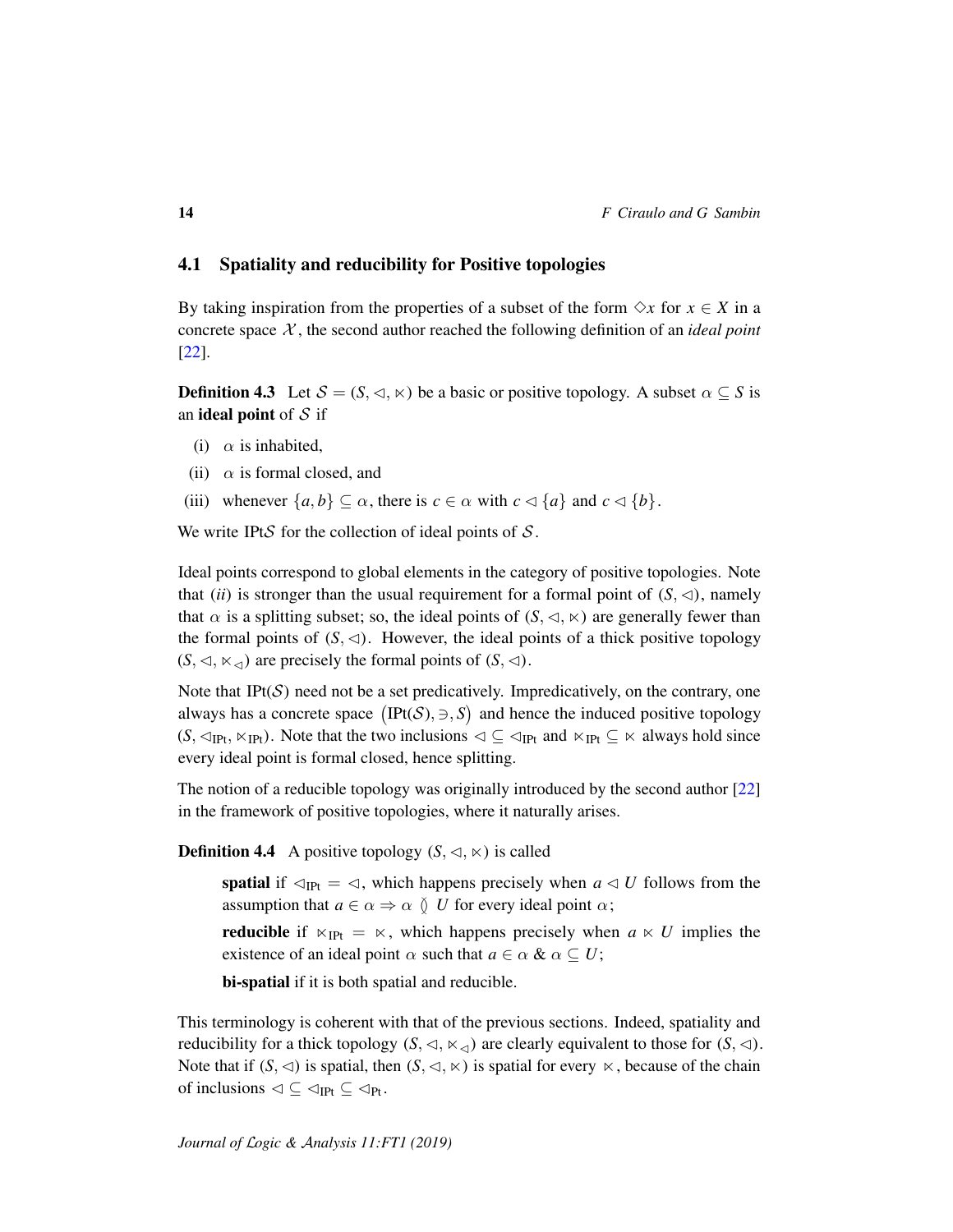A positive topology is reducible precisely when every formal closed subset is a union of ideal points (compare this to the remark after Definition [2.4\)](#page-6-1), that is, when the notion of a formal closed set is "reducible" to that of a point.

On the relation between reducibility and spatiality for positive topologies. In Subsection [2.1](#page-6-2) above, we proved that reducibility and spatiality for a locale are not comparable intuitionistically, although they coincide classically.

For positive topologies, in general, the implication "reducibility implies spatiality" also fails classically. Let  $(S, \triangleleft)$  be a non spatial formal cover and consider the positive topology  $(S, \triangleleft, \ltimes_{\text{Pt}})$ . One can show that its ideal points are precisely the formal points of  $(S, \triangleleft)$  and hence  $(S, \triangleleft, \ltimes_{\text{Pt}})$  is reducible; but not spatial. Note that  $(S, \triangleleft, \ltimes_{\text{Pt}})$  is different from the thick positive topology  $(S, \triangleleft, \ltimes_{\triangleleft})$ .

On the other hand, spatial positive topologies are always reducible in a classical framework. Let  $S = (S, \langle \cdot, \rangle)$  be spatial and assume  $a \times U$ . If there were no ideal point  $\alpha$  such that  $a \in \alpha \subseteq U$ , then  $a \in \alpha$  would imply  $\alpha \circ \beta - U$  for all ideal points  $\alpha$ , and hence  $a \triangleleft - U$  would hold because S is spatial. By compatibility, there should be some *b* ∈ −*U* such that *b*  $\lt$  *U*, hence *b* ∈ *U*. This is a contradiction.

Positive topologies and inclusion between spaces. Every inclusion of spaces corresponds to a particular positive topology. To see this, let *Y* be a subset of *X*, which gives a subspace Y of X in the obvious way. Now  $(S, \lhd_{\mathcal{X}}, \lhd_{\mathcal{Y}})$  is a completely legitimate positive topology in which the formal closed subsets correspond to the closed subsets of *Y* . In general, a binary positivity predicate is a way to select a collection of points (see Sambin and Trentinaglia [\[23\]](#page-24-13), Ciraulo and Vickers [\[8\]](#page-23-4), and Section [4.1](#page-13-0) below).

Each positive topology  $S = (S, \langle \cdot, \rangle)$  determines a collection of ideal points IPt(S), which is a sub-collection of all formal points  $Pf(S')$  of the locale  $S' = (S, \triangleleft)$ . This gives impredicatively an inclusion of spaces  $IPt(S) = Y \subseteq X = Pt(S')$ . In turn, this inclusion gives back a positive topology  $(S, \triangleleft_X, \ltimes_Y)$  whose formal open subsets correspond to the opens of *X*, and the formal closed subsets correspond to the closed subsets of *Y*. Note that such a positive topology coincides with  $S$  precisely when  $S$  is reducible and  $S'$  is spatial. This happens in particular when S is bi-spatial, since the chain of inclusions  $\triangleleft \subseteq \triangleleft_X \subseteq \triangleleft_Y$  always holds.

#### 4.2 Bi-spatiality and the "size" of the collection of points

Given a concrete space  $\mathcal{X} = (X, \Vdash, S)$  and a (concrete) point  $x \in X$ , the subset  $\Diamond x$  $= \{a \in S \mid x \Vdash a\}$  is an ideal point of  $S_{\mathcal{X}} = (S, \triangleleft_{\mathcal{X}}, \ltimes_{\mathcal{X}})$ , hence a formal point of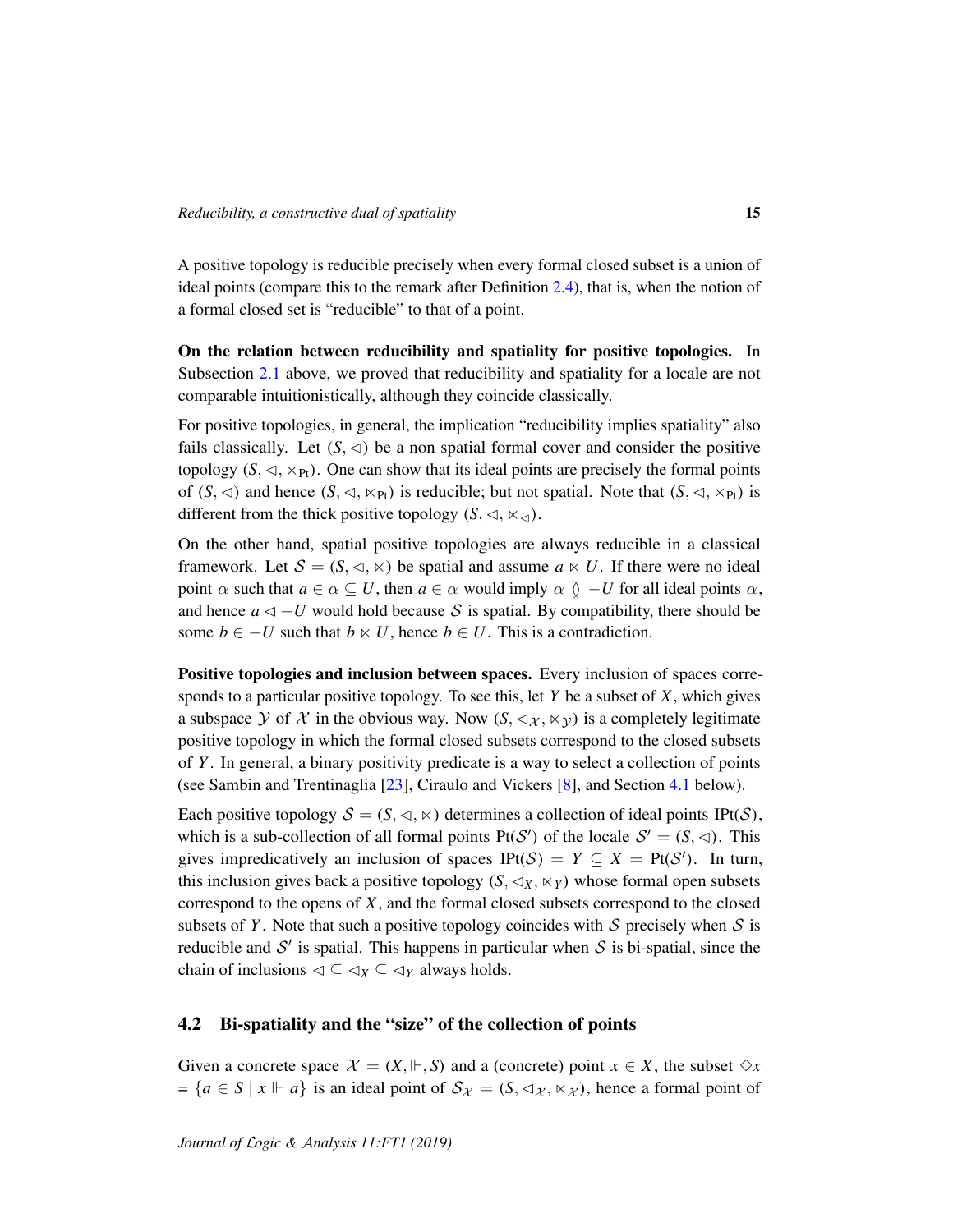$(S, \lhd_{\chi})$ . When  $\diamond$  is a bijection between *X* and IPt( $S_{\chi}$ ), then  $\chi$  is called weakly sober. It is called sober if  $\Diamond$  is a bijection between *X* and Pt(*S*,  $\triangleleft \chi$ ), in which case IPt( $S_{\mathcal{X}}$ ) = Pt(S,  $\triangleleft_{\mathcal{X}}$ ) and so  $\mathcal{X}$  is also weakly sober.

More explicitly, the difference between ideal points of  $S_\chi$  and formal points of  $(S, \lhd_\chi)$ is the following. The latter correspond to completely-prime filters of opens: given  $\alpha$ define  $F_\alpha = \{ \text{ext } U \mid U \text{ } \infty \}$ ; and given *F* define  $\alpha_F = \{ a \in S \mid \text{ext } a \in F \}$ . An ideal point of  $S_X$  corresponds instead to a closed subset  $C \subseteq X$  which is irreducible in the following sense<sup>[14](#page-15-0)</sup>

ext 
$$
U \circ C
$$
 &  $\text{ext } V \circ C \Rightarrow (\text{ext } U \cap \text{ext } V) \circ C$  for all  $U, V$ 

(classically this is equivalent to the usual notion of an irreducible closed subset). The correspondence is as follows. To each  $\alpha$  we associate rest  $\alpha$  and, vice versa, to each C we associate  $\Diamond C = \{a \in S \mid \text{ext } a \circ C\}$ . Classically, of course, the two notions of a point are equivalent and so sobriety and weak sobriety coincide. Intuitionistically, the picture is the following (see Aczel and Fox  $[2]$  and Fox  $[13]$ ): every  $T_2$  space is weakly sober, while the implication "every  $T_2$  space is sober" entails LPO.

Impredicatively, a positive topology  $S$  is bi-spatial if and only if it is representable by a concrete space, namely  $(IFt(S), \exists, S)$ . A predicative version follows (cf Proposition [6.1\)](#page-22-0).

<span id="page-15-3"></span>**Proposition 4.5** For every positive topology  $S$ , the following are equivalent:

- (1) S is representable by a concrete space  $\mathcal{X}$ .
- (2) S is bi-spatial and IPt(S) is set-based.<sup>[15](#page-15-1)</sup>

Moreover the following are also equivalent:

- 1'. S is representable by a weakly sober space  $\mathcal{X}$ .
- 2'. S is bi-spatial and IPt(S) is a set.<sup>[16](#page-15-2)</sup>

**Proof** Assume  $S = S_{\mathcal{X}}$ , with  $\mathcal{X}$  a concrete space. If  $a \triangleleft_{\text{IPt}} U$ , then in particular  $a \in \Diamond x \Rightarrow U \circ \Diamond x$  for all  $x \in X$ . This is nothing but  $a \triangleleft x$  *U*, which coincides with

<span id="page-15-0"></span><sup>&</sup>lt;sup>14</sup>Such a constructive notion of an irreducible subset is taken from [\[22\]](#page-24-0), where it appears under the name "convergent subset".

<span id="page-15-1"></span> $<sup>15</sup>$ In this case, with "set-based" we mean that there exists a set of ideal points which generate</sup> all the others by union.

<span id="page-15-2"></span><sup>&</sup>lt;sup>16</sup>See Curi  $[10]$  and Aczel and Curi  $[1]$  (and the literature cited therein) for more information on when IPt(S) is a set. Clearly, if IPt(S) is a set, then it is also set-based; and the converse holds provided that the topology on IPt( $S$ ) is  $T_1$ .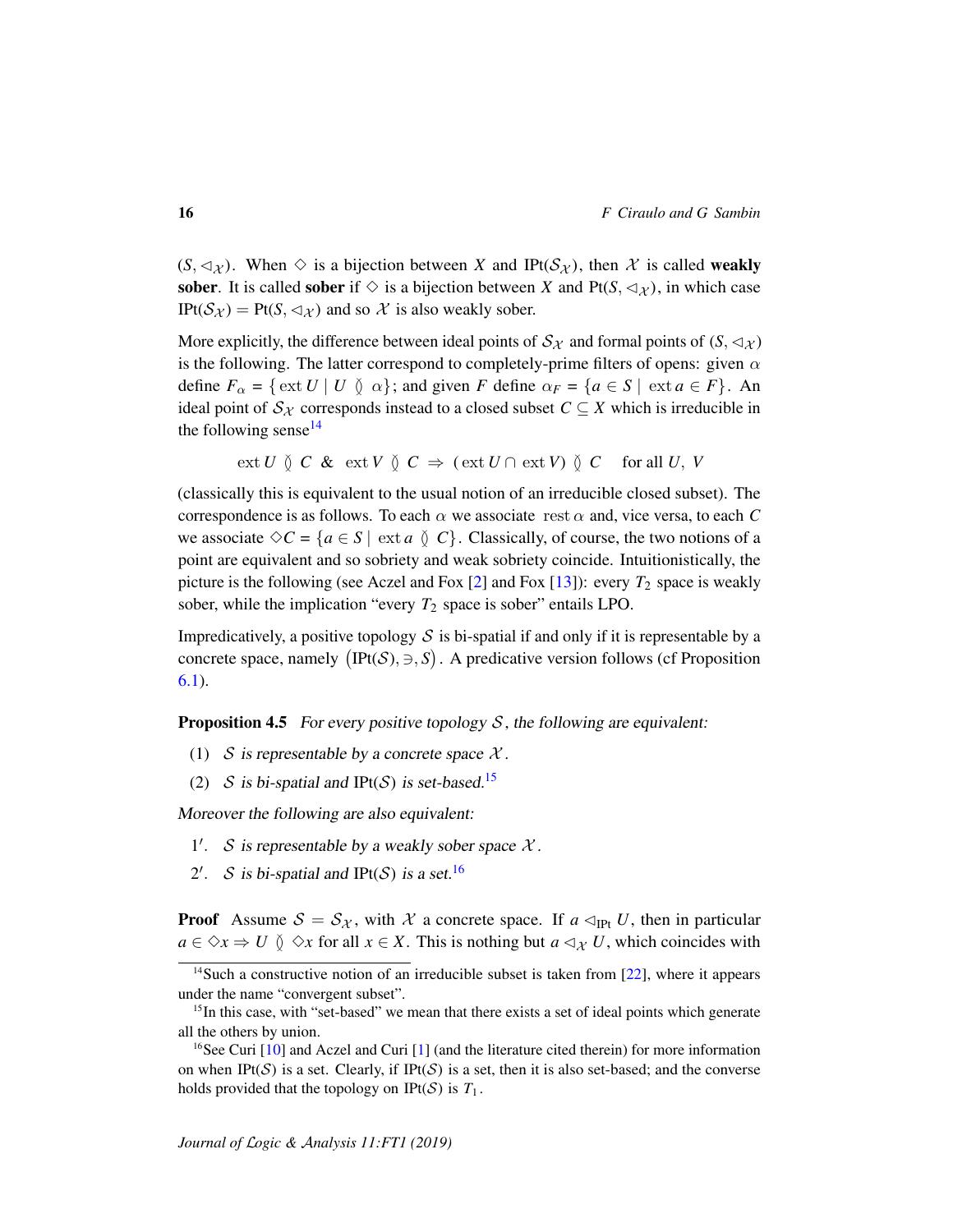*a*  $\triangle$  *U* by assumption. Similarly, *a*  $\triangle$  *U* means *a* ∈  $\diamond$ *x* ⊆ *U* for some *x* ∈ *X*, because  $x = x_{\mathcal{X}}$ . So S is reducible because every  $\Diamond x$  is an ideal point. Finally, every  $\alpha$  is the union of the  $\Diamond x$ 's contained in it and so  $\{\Diamond x \mid x \in X\}$  is a base for IPt(S) (indexed by the set  $X$ ).

Conversely, if IPt(S) is set-based with base  $\{\alpha_x \mid x \in X\}$ , then we consider the triple  $\mathcal{X} \equiv (X, \Vdash, S)$ , where  $x \Vdash a$  is  $a \in \alpha_x$ . We claim that  $S = S_{\mathcal{X}}$  and that  $\mathcal{X}$  is a concrete space. Clearly  $a \triangleleft U$  implies  $a \triangleleft \chi$  *U* because every  $\alpha_x$  is splitting. The opposite direction holds because S is spatial: if  $a \in \alpha_x$  implies  $U \circ \alpha_x$  for all  $x \in X$ , then the same holds for any ideal point  $\alpha$ , since the  $\alpha_x$ 's are a base for IPt(S); so  $a \triangleleft_{\mathcal{X}} U$ implies *a*  $\lhd_{\text{IPt}} U$ . The proof of  $\kappa = \kappa \chi$  is similar. Indeed  $\kappa \chi \subseteq \kappa$  holds because every  $\alpha_x$  is formal closed. Since S is reducible,  $\kappa \subseteq \kappa_{\mathcal{X}}$  is equivalent to  $\kappa_{\text{IPt}} \subseteq \kappa_{\mathcal{X}}$ , which holds because the  $\alpha_x$ 's form a base for the ideal points. Finally,  $\mathcal X$  turns out to be a concrete space since every  $\Diamond x = \alpha_x$  is an ideal point of  $S_{\mathcal{X}}$ .

We now come to the second part of the statement. Recall that  $\mathcal X$  is weakly sober precisely when the mapping  $x \mapsto \Diamond x$  is a bijection between *X* and IPt( $\mathcal{S}_{\mathcal{X}}$ ). So if  $\mathcal{X}$  is weakly sober, then IPt( $S_{\mathcal{X}}$ ) is a set. Conversely, if IPt(S) is a set, then the structure  $(IFt(S), \exists, S)$  is a completely legitimate concrete space representing S, as it is easy to check.  $\Box$ 

Note that the following become equivalent within an impredicative framework: (i)  $\mathcal S$ is bi-spatial; (ii)  $S = S_{\mathcal{X}}$  for some concrete space  $\mathcal{X}$ ; (iii)  $S = S_{\mathcal{X}}$  for some weakly sober concrete space  $X$ . This does not hold predicatively, as shown by the following example.

The Sierpinski formal cover. Let us consider the formal cover S induced by the Sierpinski space  $(2, \leq, 2)$ , where  $2 = \{0, 1\}$  and  $0 \leq 1$ . Here  $\alpha \subseteq 2$  is a formal point if and only if  $1 \in \alpha$ . So we can define two maps between Pt(S) and P(1), where  $1 = \{0\}$ , by putting  $U_\alpha = \{0\} \cap \alpha$  and  $\alpha_U = U \cup \{1\}$ . Clearly these are inverse to each other and so Pt(S) can be identified with  $P(1)$ . Predicatively,  $P(1)$  is not a set. In view of Proposition [4.5,](#page-15-3) this shows that  $S$  cannot be represented by a (weakly) sober space. So a positive topology induced by a concrete space need not be representable by a (weakly) sober space, contrary to what happens impredicatively.

#### <span id="page-16-0"></span>4.3 An example: Alexandrov topologies

If  $\leq$  be a preorder (reflexive and transitive relation) on a set *S*, then  $(S, \leq, S)$  is a concrete space, that is, the subsets of the form  $\{a = \{x \in S \mid x \le a\}$ , for  $a \in S$ , form a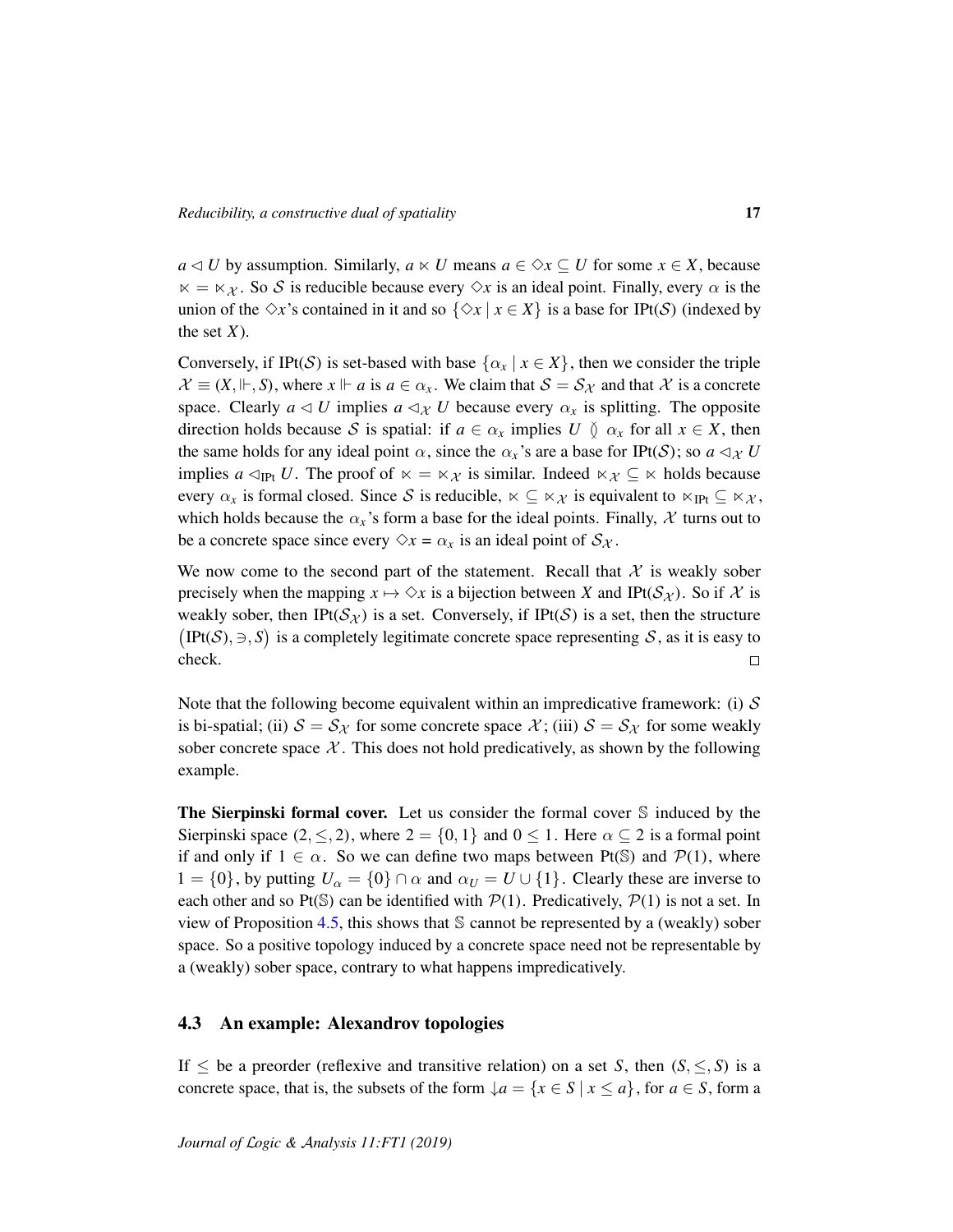base for a topology on *S*. Therefore we can consider the induced bi-spatial positive topology, say  $(S, \lhd \lhd, \lhd \lhd)$ . For  $a \in S$  and  $U \subseteq S$  we then have

$$
a \triangleleft_{\leq} U \iff \downarrow a \subseteq \bigcup_{u \in U} \downarrow u \iff \uparrow a \veeset U
$$
  

$$
a \ltimes_{\leq} U \iff \exists x (a \in \uparrow x \subseteq U) \iff \uparrow a \subseteq U
$$

where  $\uparrow x = \{a \in S \mid x \leq a\}$ . The formal open (as well as the concrete open) subsets are the lower sets with respect to  $\leq$ . Dually, the formal closed (as well as the concrete closed) subsets are precisely the up upper sets. The ideal points turn out to be the inhabited, upper sets which are also downward-directed. These not necessarily are of the form  $\uparrow a$  with  $a \in S$ ; for example, if  $(S, \leq)$  is a linear, bottom-less order, then *S* itself is a formal point.

As a topological space,  $(S, \leq, S)$  is just the set *S* equipped with the so-called "lower" topology" with respect to  $\leq$ . This is nothing but the Alexandrov topology on  $(S, \geq)$ , where  $\geq$  is the specialization preorder, that is,  $x \geq y$  if and only if x belongs to the closure of *y*. In other words, positive topologies of the form  $(S, \lhd \lhd, \lhd \lhd)$  correspond to Alexandrov spaces, that is, spaces in which any intersection of open subsets is open. (See Sambin, Valentini and Virgili [\[24\]](#page-24-15) for the connection between this kind of topologies and Scott domains.)

More generally, if  $\leq_1$  and  $\leq_2$  are two partial orders on *S*, then one could wonder whether  $(S, \lhd_{\leq 1}, \lhd_{\leq 2})$  is a positive topology, that is, whether the compatibility condition holds between  $\lhd_{\leq 1}$  and  $\lhd_{\leq 2}$ . This happens precisely when  $\leq_1 \leq \leq_2$ . For, whenever *a*  $\leq_1$  *b*, compatibility applied to the premises  $a \lt_{\leq_1} \{b\}$  and  $a \lt_{\leq_2} \uparrow_2 a$  gives  $b \lt_{\leq_2} \uparrow_2 a$ ; this is  $\uparrow_2 b \subseteq \uparrow_2 a$ , that is,  $a \leq_2 b$ . Conversely, if  $\leq_1 \subseteq \leq_2$ , then  $\lhd_{\leq_1} \subseteq \lhd_{\leq_2}$  as well; so compatibility between  $\lhd_{\leq_1}$  and  $\lhd_{\leq_2}$  follows from that between  $\lhd_{\leq_2}$  and  $\lhd_{\leq_2}$ . Positive topologies of this form are called elementary.

In the case of an elementary topology, the formal open subsets are the lower subsets with respect to  $\leq_1$  and the formal closed subsets are the upper subsets with respect to  $\leq_2$ . Note that the splitting subsets are upper subsets as well, but with respect to  $\leq_1$ . Finally, ideal points turn out to be the inhabited, upper subsets with respect to  $\leq_2$  which are also downward-directed with respect to  $\leq_1$ .

**Proposition 4.6** For an elementary positive topology  $S = (S, \triangleleft_{\leq 1}, \ltimes_{\leq 2})$  the following are equivalent:

- (1)  $\leq_1 = \leq_2$ .
- (2)  $S$  is representable by a concrete space.
- (3)  $S$  is spatial.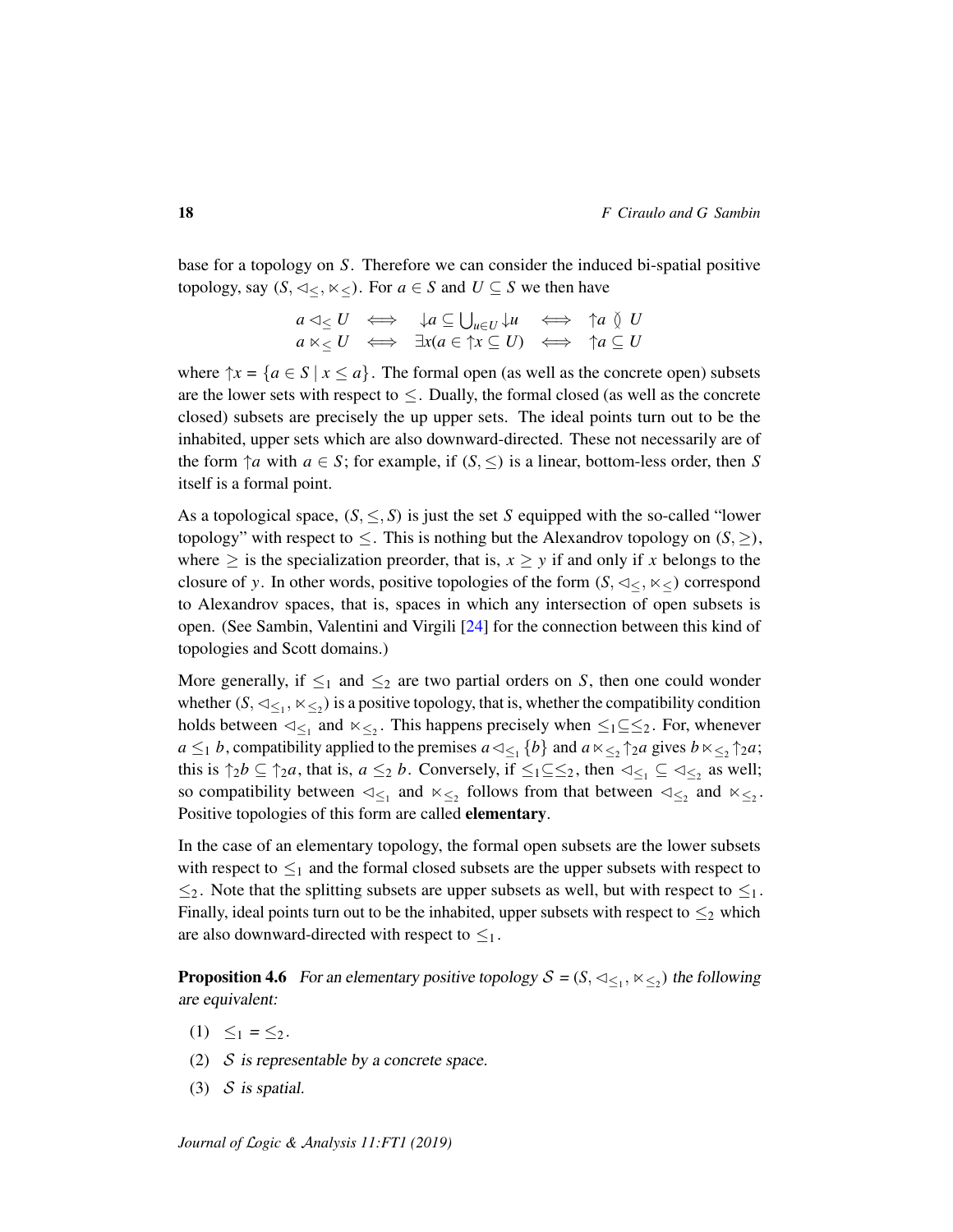(4)  $S$  is thick.

Furthermore, each of the above items implies that  $S$  is reducible, while the converse holds provided that  $\leq_2$  (and hence  $\leq_1$ ) is antisymmetric.

**Proof**  $1 \Rightarrow 2$  because, by its very definition, a positive topology of the form  $(S, \lhd \lhd, \lhd \lhd)$  is represented by the concrete space  $\mathcal{X} = (S, \leq, S)$ .

 $2 \Rightarrow 3$  by Proposition [4.5.](#page-15-3) Actually 2 implies that S is bi-spatial, hence reducible, which is a piece of the second part of the statement.

 $3 \Rightarrow 4$ . In order to show that splitting subsets and formal closed subsets coincide, it is sufficient to show that  $\leq_1 = \leq_2$  (so we are actually proving that  $3 \Rightarrow 1 \Rightarrow 4$ ). If  $a \leq_2 b$ , then the implication  $a \in \uparrow_2 U \Rightarrow b \in \uparrow_2 U$  holds for every *U*. Since the  $\uparrow_2 U$ 's are the formal closed subsets, this gives  $a \triangleleft_{\leq 1} \{b\}$  by 2, which means  $a \leq_1 b$ .

 $4 \Rightarrow 1$ . For any given  $a \in S$ , we have  $a \in \uparrow_1 a \subseteq \uparrow_2 a$ . Since  $\uparrow_1 a$  is splitting and S is thick, we get  $a \ltimes_{\leq_2} \uparrow_1 a$ , that is,  $\uparrow_2 a \subseteq \uparrow_1 a$ . This means that  $a \leq_2 b$  implies  $a \leq_1 b$ for all  $a, b \in S$ .

We now come to the last part of the statement. For every  $a, \uparrow_2 a \subseteq \uparrow_2 a$  means that  $a \ltimes_{\leq_2} \uparrow_2 a$ . By reducibility, there is some ideal point  $\alpha$  with  $a \in \alpha \subseteq \uparrow_2 a$ . This forces  $\alpha$  to be just  $\uparrow_2 a$  because  $\alpha$  is upward closed w.r.t.  $\leq_2$ . Therefore reducibility implies that every  $\uparrow$ <sub>2</sub>*a* is an ideal point. Now assume  $a \leq_2 b$ . As  $\{a, b\} \subseteq \uparrow$ <sub>2</sub>*a*, there is *c* such that (i)  $c \triangleleft_{\leq_1} \{a\}$ , (ii)  $c \triangleleft_{\leq_1} \{b\}$  and (iii)  $c \in \uparrow_2 a$ . Item (i) means  $c \leq_1 a$ , from which  $c \leq_2 a$  follows. This together with (iii) gives  $c = a$  by antisymmetry of  $\leq_2$ . Hence  $a \leq_1 b$  by (ii).  $\Box$ 

The preorder  $\leq_2$  being antisymmetric is a necessary condition to prove the equivalence between reducibility and the other items, as it is shown by the following example. Let  $(S, \leq_1)$  be a downward-directed poset with at least two distinct elements. By taking  $\leq_2$ to be the always true binary relation on *S*, one gets an elementary positive topology which is reducible, because *S* is the only inhabited formal closed subset and the only ideal point, but not spatial. This shows again that "reducibility implies spatiality" fails for positive topologies, in general (also classically).

## 5 On a strong form of overtness

In the intuitionistic theory of locales, the notion of *overt* (or *open*) locale is of some importance. A locale *L* is **overt** if the unique frame homomorphism  $X \to \mathcal{P}(1)$  has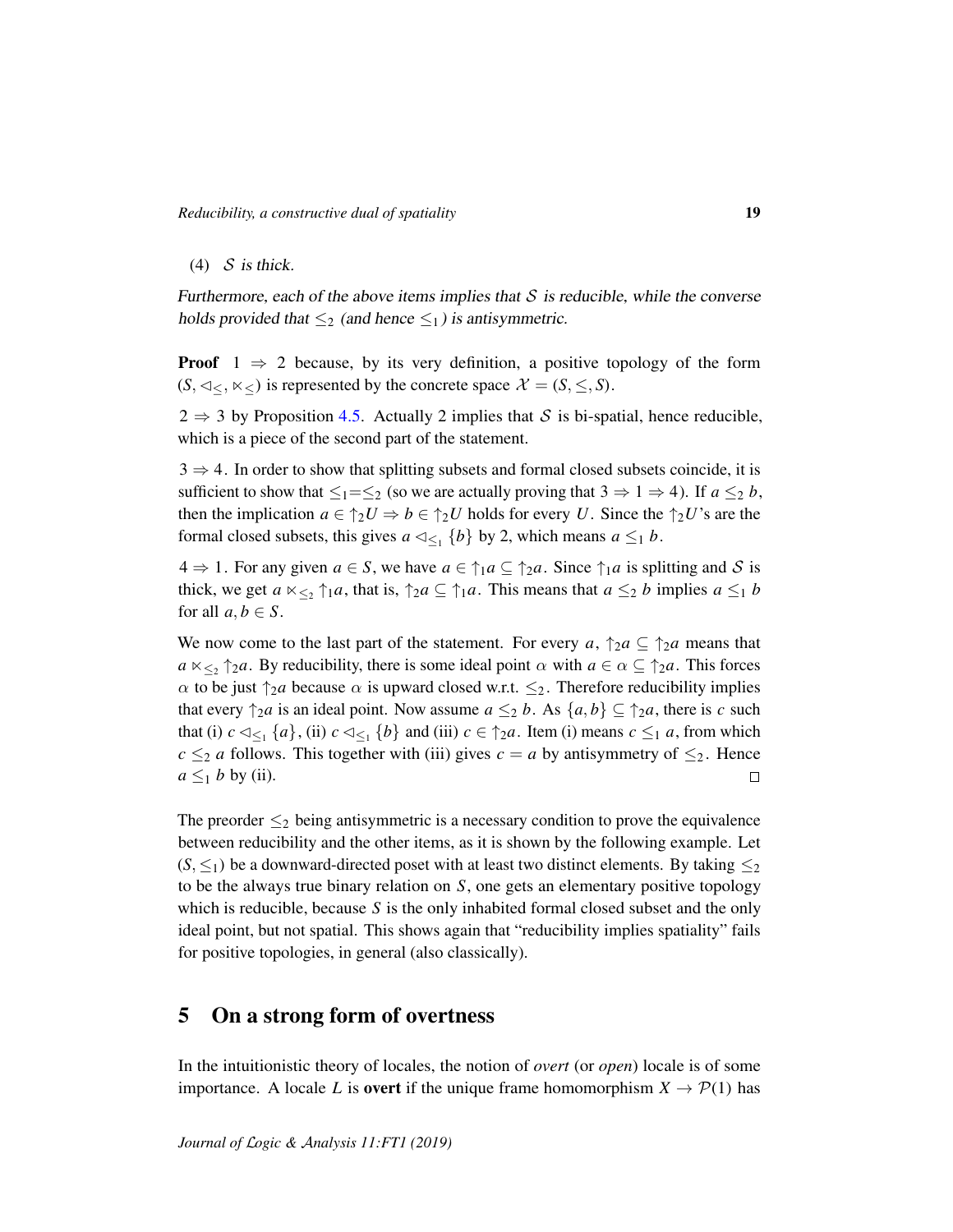a left adjoint Pos<sub>L</sub> as a monotone map. Classically, every locale is overt. Even intuitionistically  $\text{Pos}_L(x) \neq 1$  is equivalent to  $\text{Pos}_L(x) = 0$ , which in turn is equivalent to  $x = 0$ . However  $Pos<sub>L</sub>(x) = 1$  is intuitionistically stronger than  $x \neq 0$  and so  $Pos_X(x) = 1$  can be read as a positive way to express that x is different from 0. Its predicative counterpart is given by the notion of *a formal topology (with a unary positivity predicate*), as defined by the second author [\[20\]](#page-24-7). This is defined as a triple  $(S, \lhd, Pos)$ where  $\lhd$  is a formal cover and *Pos* is a predicate on *S* such that (i)  $\{a \in S \mid Pos(a)\}\$ is a splitting subset and (ii)  $(Pos(a) \Rightarrow a \triangleleft U) \Rightarrow a \triangleleft U$  for any given  $a \in S$  and  $U \subseteq S$ .

**Definition 5.1** We say that a locale L is **strongly overt** when  $x \leq y$  follows from the assumption that  $\varphi(x) = 1 \Rightarrow \varphi(y) = 1$  for every join-preserving map  $\varphi : L \to \mathcal{P}(1)$ . Accordingly, we say that a formal cover  $(S, \triangleleft)$  is **strongly overt** if  $a \triangleleft U$  follows from the assumption that  $a \in Z \Rightarrow U \circ Z$  for every splitting subset Z.

The term is justified by the following proposition, which we prove in the wider framework of positive topologies (recall that locales can be identified with thick positive topologies, and every splitting subset is formal closed in that case).

**Definition 5.2** We say that a positive topology  $(S, \lhd, \lhd)$  is **strongly overt** if  $a \lhd U$ follows from the assumption that  $a \in V \Rightarrow U \circ V$  for every formal closed subset  $V$ .<sup>[17](#page-19-0)</sup>

<span id="page-19-1"></span>**Proposition 5.3** Let S be a positive topology.

- (1) If  $S$  is strongly overt, then it is overt.
- (2) If  $S$  is spatial, then it is strongly overt.
- (3) If S is strongly overt and reducible, than it is spatial.

**Proof** (1) Define *Pos(a)* as  $a \ltimes S$  and assume  $a \ltimes S \Rightarrow a \leq U$ . We claim that  $a \in V \Rightarrow U \parallel V$  for every formal closed subset *V*, which will give  $a \triangleleft U$  by density. From  $a \in V$  we have  $a \times S$  because V is formal closed. So  $a \triangleleft U$  by assumption. By using  $a \in V$  again, we get  $U \circ V$  by compatibility.

(2) Recall that S is spatial when  $a \triangleleft U$  follows from the assumption that  $a \in \alpha \Rightarrow U \circ \alpha$ for every ideal point  $\alpha$ . And every ideal point is formal closed by definition.

(3) Assume  $a \in \alpha \Rightarrow U \circ \alpha$  for every ideal point  $\alpha$ . We have to show that  $a \triangleleft U$ . By strong overtness, it is sufficient to show that  $a \in V \Rightarrow U \circ V$  for every formal closed subset *V*. So let  $a \in V$ . By reducibility, there exists an ideal point  $\alpha$  with  $a \in \alpha \subseteq V$ . So *U*  $\delta$   $\alpha$  by assumption and hence *U*  $\delta$  *V* because  $\alpha \subset V$ .  $\Box$ 

<span id="page-19-0"></span><sup>&</sup>lt;sup>17</sup>Such positive topologies are called "reduced" in Ciraulo and Sambin [\[7\]](#page-23-5), and "dense" in Sambin [\[22\]](#page-24-0).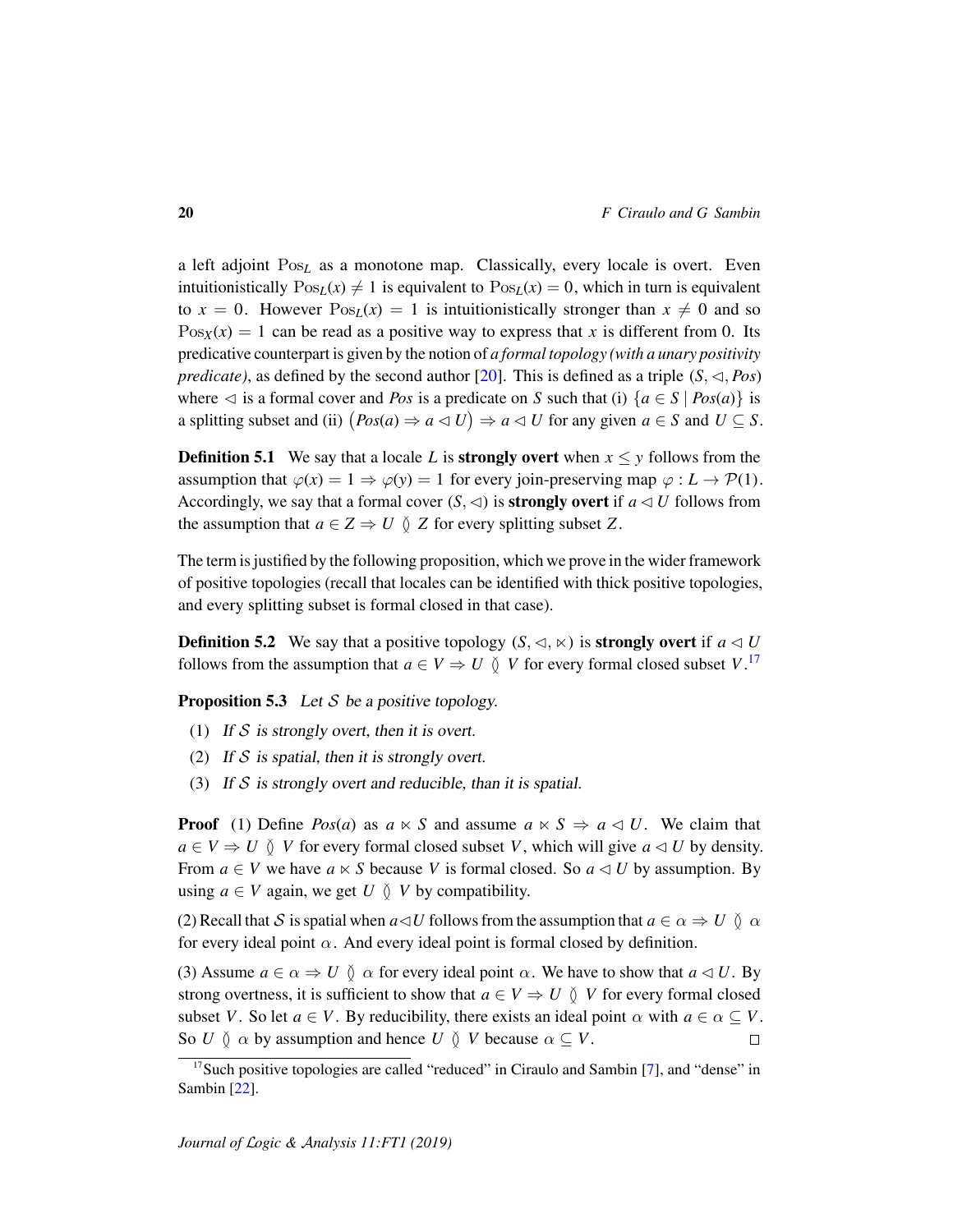In particular, the following equivalence holds for every positive topology:

*bi*-*spatial* ⇐⇒ *strongly overt* & *reducible*

Hence we obtain (see Proposition [4.5\)](#page-15-3) the following "minimal" characterization of those positive topologies which come from a concrete space:

S representable by a concrete space  $\sqrt{ }$  $\left| \right|$  $\mathcal{L}$ IPt(S) *set*-*based* S *strongly overt* S *reducible*

Classically, every locale is strongly overt, because  $x \mapsto (x \nleq b)$  preserves joins. More generally, we obtained the following result in [\[7\]](#page-23-5).

Proposition 5.4 In the presence of LEM, a positive topology is strongly overt if and only if it is thick.

**Proof** A thick positive topology S can be identified with a formal cover  $(S, \triangleleft)$ , and the formal closed subsets of S are precisely the splitting subsets of  $(S, \triangleleft)$ . Assume  $a \in V \Rightarrow U \circ V$  for every splitting subset *V*. We have to show that  $a \triangleleft U$ . Classically,  ${x \in S \mid \neg(x \triangleleft U)}$  is splitting. So if  $a \triangleleft U$  were false, then  $\neg(u \triangleleft U)$  would hold for some  $u \in U$ . This is a contradiction.

Conversely, let *Z* be splitting in  $(S, \triangleleft)$ . We have to show that *Z* is formal closed in  $S = (S, \triangleleft, \ltimes)$  provided that S is strongly overt. By way of contradiction, assume Z is not formal closed, so that there is some  $a \in Z$  such that  $\neg(a \ltimes Z)$ . We first claim that  $a \triangleleft -Z$ , where  $-Z$  is the set-theoretic complement of *Z*. By strong density, it is sufficient to show that  $a \in V \Rightarrow -Z \uparrow V$ , that is  $a \in V \Rightarrow \neg(V \subseteq Z)$ , for every formal closed subset *V*. So let  $a \in V$  with *V* formal closed. If  $V \subseteq Z$  were true, then we would have  $a \ltimes V$ , and  $b \in Z$  for all *b* with  $b \ltimes V$ ; therefore we would get  $a \ltimes Z$  by the definition of a positivity relation (Definition [4.1\)](#page-11-2), which contradicts the assumption. This proves that  $a \leq -Z$ . Since *Z* is splitting, we get *Z*  $\delta$  −*Z*. This is a contradiction.  $\Box$ 

Summing up, in the presence of LEM we have got the following picture for a positive topology  $S$ :

$$
S
$$
 is reducible  
 $S$  is thick  $\iff$   $S$  is strongly over  $\Rightarrow$   $S$  is spatial

Intuitionistically, both the statement "every strongly overt positive topology is thick" and its converse "every locale is strongly overt" are equivalent to LEM. The interested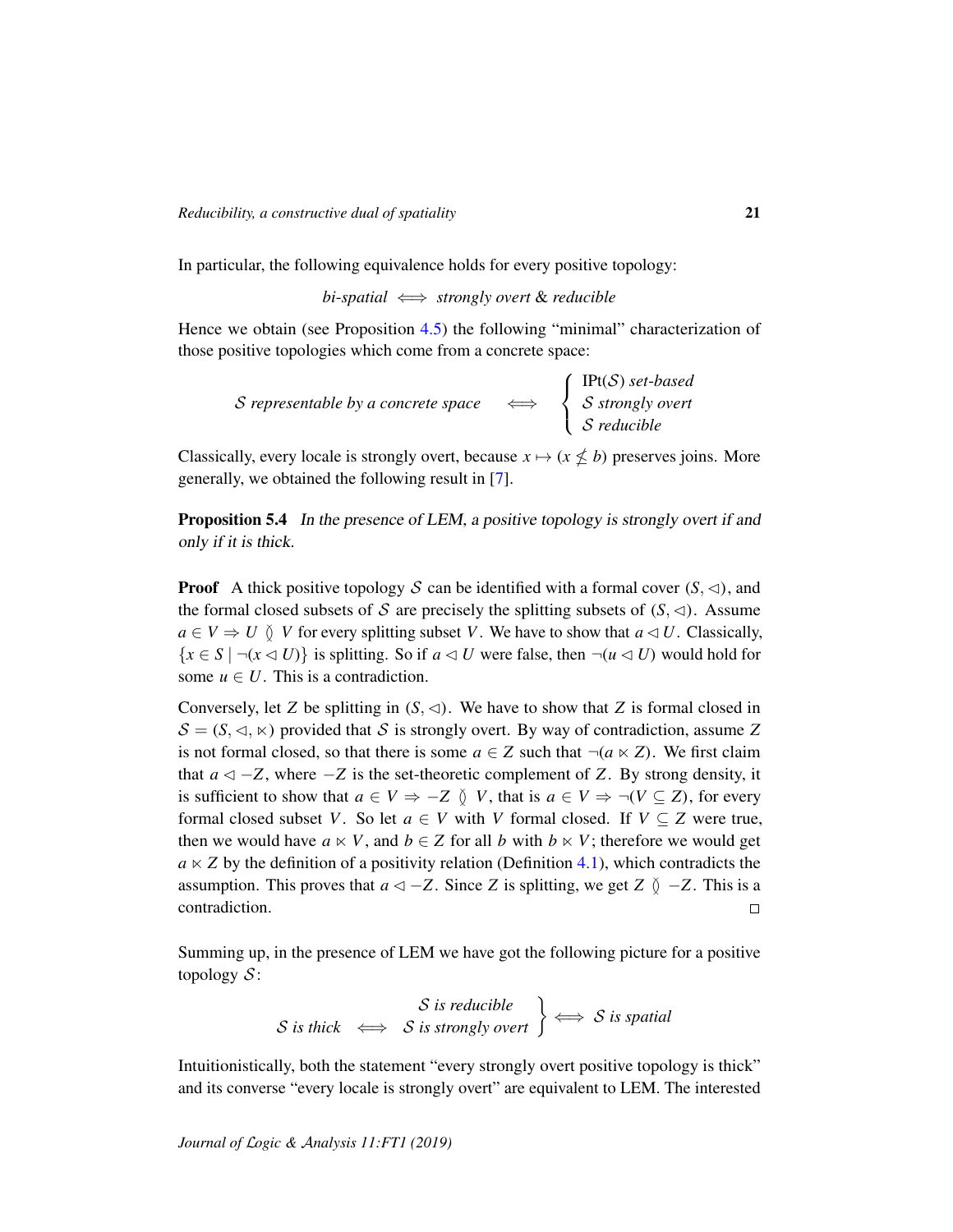reader can turn the following sketch into a detailed proof, which can be found in [\[7\]](#page-23-5). For *p* any given proposition, consider the triple  $(\{0, 1\}, \in, \kappa^p)$  where  $0 \kappa^p U$  is  $0 \in U$ , and  $1 \lt P U$  is the conjunction of  $1 \in U$  and  $p \vee (p \to (0 \in U))$ ; then show that this is a strongly overt positive topology, which is thick precisely when  $p \vee \neg p$  holds. As for the other statement, consider the closed sub-terminal locale  $(\{0\}, \lhd_p)$ , where  $0 \lhd_p U$ if and only if  $(0 \in U) \vee p$ ; show that it is strongly overt precisely when  $p \vee \neg p$  holds.

The intuitionistic failure of the previous proposition can be understood from a different perspective. If every strongly overt positive topology were thick, then every bi-spatial positive topology of the form  $(S, \triangleleft \chi, \times \chi)$ , with X a concrete space, would be thick and hence it would coincide with the locale  $(S, \triangleleft_{\mathcal{X}}, \ltimes_{\triangleleft_{\mathcal{X}}})$ . This would make weak sobriety coincide with sobriety. As for the other statement, note that if all locales were strongly overt, then they would all be overt, which is not the case intuitionistically.

## 6 Basic topologies

Sometimes it is useful to consider a structure more general than that of a positive topology, namely that of a **basic topology**, as introduced by the second author  $[21, 22]$  $[21, 22]$  $[21, 22]$ . This is a triple  $(S, \triangleleft, \ltimes)$  where  $\triangleleft$  is just a **basic cover**, that is, a relation which satisfies all but the last condition in the definition of a formal cover.

From an algebraic point of view, a basic cover is a presentation of a suplattices (complete join-semilattice), actually a set-based one. A suplattice homomorphism (a map which preserves all joins) between two set-based suplattices can be presented as a particular binary relation (up to a suitable equivalence) between the corresponding bases.

The definition of  $\lhd \chi$  in equation [\(1\)](#page-4-2), if applied to the case when  $\mathcal{X} = (X, \Vdash, S)$  is just a binary relation between two sets, produces a basic cover, in general. On the other hand, equation [\(2\)](#page-11-3) does not depend on  $X$  being a concrete space, and so it produces a positivity relation  $\ltimes \chi$  even if  $\Vdash$  is just a relation. So  $(S, \lhd \chi, \ltimes \chi)$  is a basic topology which we say to be **representable** by the relation  $X$ .

Let Closed(S) be the suplattice of formal closed subsets of a basic topology  $S$  (joins are given by unions).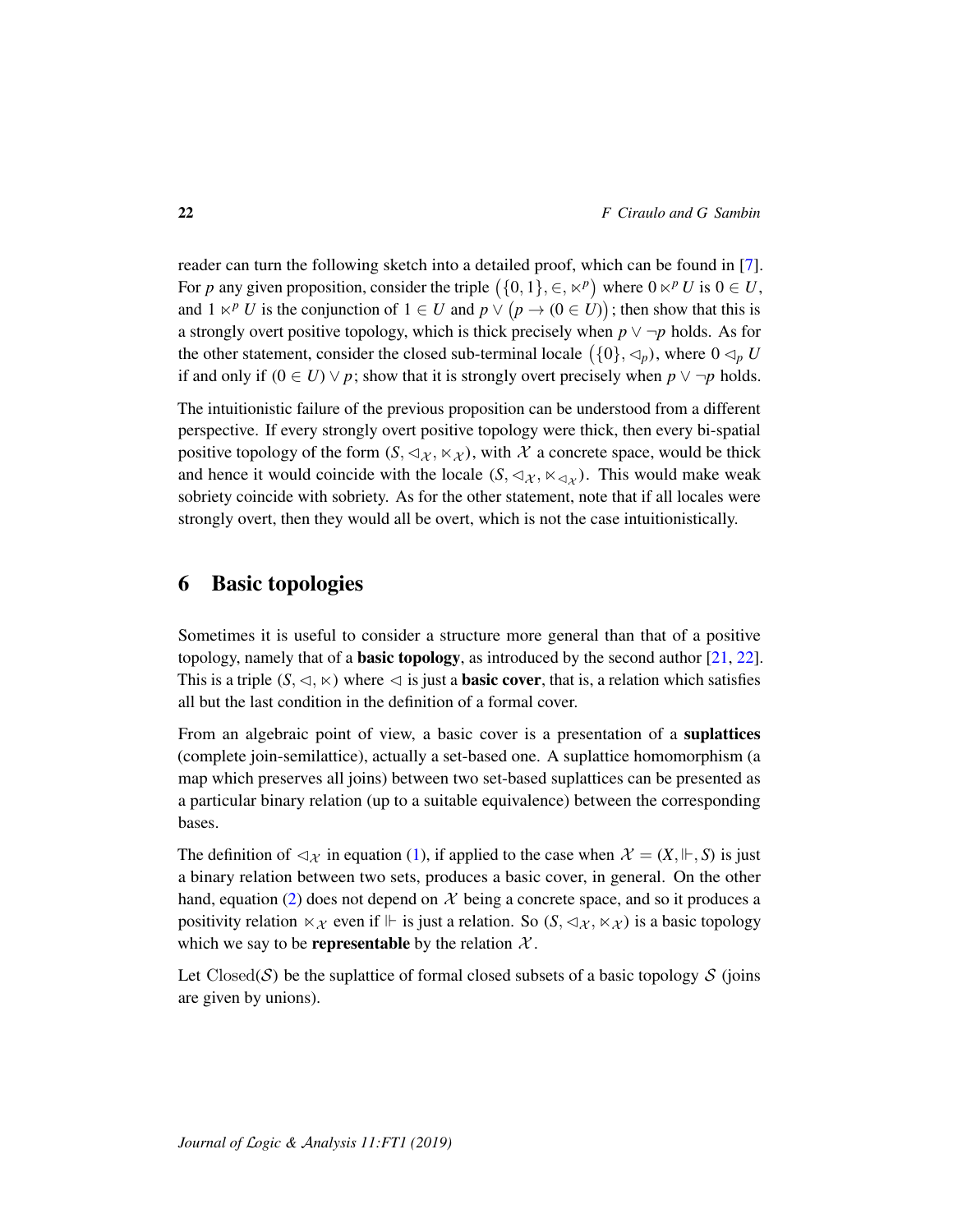<span id="page-22-0"></span>**Proposition 6.1** For every basic topology  $S$ , the following are equivalent:

- (1)  $S$  is representable by a relation (as a basic topology).
- (2)  $S$  is strongly overt, and  $Closed(S)$  is set-based.

**Proof** If  $S = S_{\mathcal{X}}$  for a certain  $\mathcal{X} = (X, \Vdash, S)$ , then  $\Diamond x$  is a formal closed set for every  $x \in X$ . So if  $a \in V \Rightarrow U \circ V$  for every formal closed V, then in particular  $\forall x (a \in \Diamond x \Rightarrow U \emptyset \Diamond x)$ . This is  $\forall x (x \Vdash a \Rightarrow (\exists u \in U)(x \Vdash u))$ , that is,  $a \triangleleft x \cup U$ . This shows that  $\lhd = \lhd_{\mathcal{X}} = \lhd_{\kappa}$  and hence S is strongly overt. Now if *V* is formal closed, then  $a \in V$  if and only if  $a \ltimes \chi V$  if and only if there exists  $x \in X$  such that  $a \in \Diamond x \subseteq V$ . So *V* is a union of subsets of the form  $\Diamond x$ . This says that  $\{\Diamond x \mid x \in X\}$ is a base for  $Closed(S)$ .

Conversely, assume that  $Closed(S)$  is set-based with base  $\{V_i \mid i \in I\}$ . Let X be  $(I, \Vdash, S)$ , where  $i \Vdash a$  is  $a \in V_i$ , so that  $\Diamond i = V_i$  for every  $i \in I$ . So  $\ltimes = \ltimes_{\mathcal{X}}$  by an easy calculation. By strong overtness,  $a \triangleleft U$  means that  $a \in V$  implies  $U \setminus V$  for every *V* formal closed, which turns out to be equivalent to  $a \in V_i \Rightarrow U \circ V_i$  for every *i* ∈ *I*. Thus  $a \triangleleft U$  is the same as  $a \triangleleft_{\mathcal{X}} U$ .  $\Box$ 

Under an impredicative view, of course, this says that "strongly overt" and "representable by a relation" are one and the same notion.

Representable by a concrete space versus representable by a relation. A positive topology which is representable by a relation need not be representable by a concrete space, as we now show.

In a classical and impredicative framework, all locales are strongly overt and hence representable by a relation. However not all locales are representable by a concrete space, otherwise they would all be spatial.

Constructively, a similar counterexample can be given as follows. Put  $S = \mathbb{Q} \times \mathbb{Q}$  where  $\mathbb{Q}$  is the set of rational numbers. Think of  $(a, b) \in S$  as an open interval on the real line. Consider the binary relation  $(x, y) \geq a$ , *b*) on *S* defined by  $max\{x, a\} < min\{y, b\}$ , which says that the two intervals overlap. Consider next the basic topology  $(S, \lhd, \lhd)$ represented by  $(S, \geqslant, S)$ . For  $a, b \in \mathbb{Q}$  and  $U \subset S$ , the statement  $(a, b) \triangleleft U$  says that the interval  $(a, b)$  is contained in the closure of the open set corresponding to  $U$ , namely the union of all intervals in *U*. This implies that the complete lattice of formal opens is isomorphic to that of regular open subsets of the real line (see, for instance, Ciraulo and Sambin [\[6\]](#page-23-9)). In particular, such a lattice is a frame and hence  $(S, \lhd, \lhd)$  is a positive topology. Since the locale of regular open subsets of the real line has no points,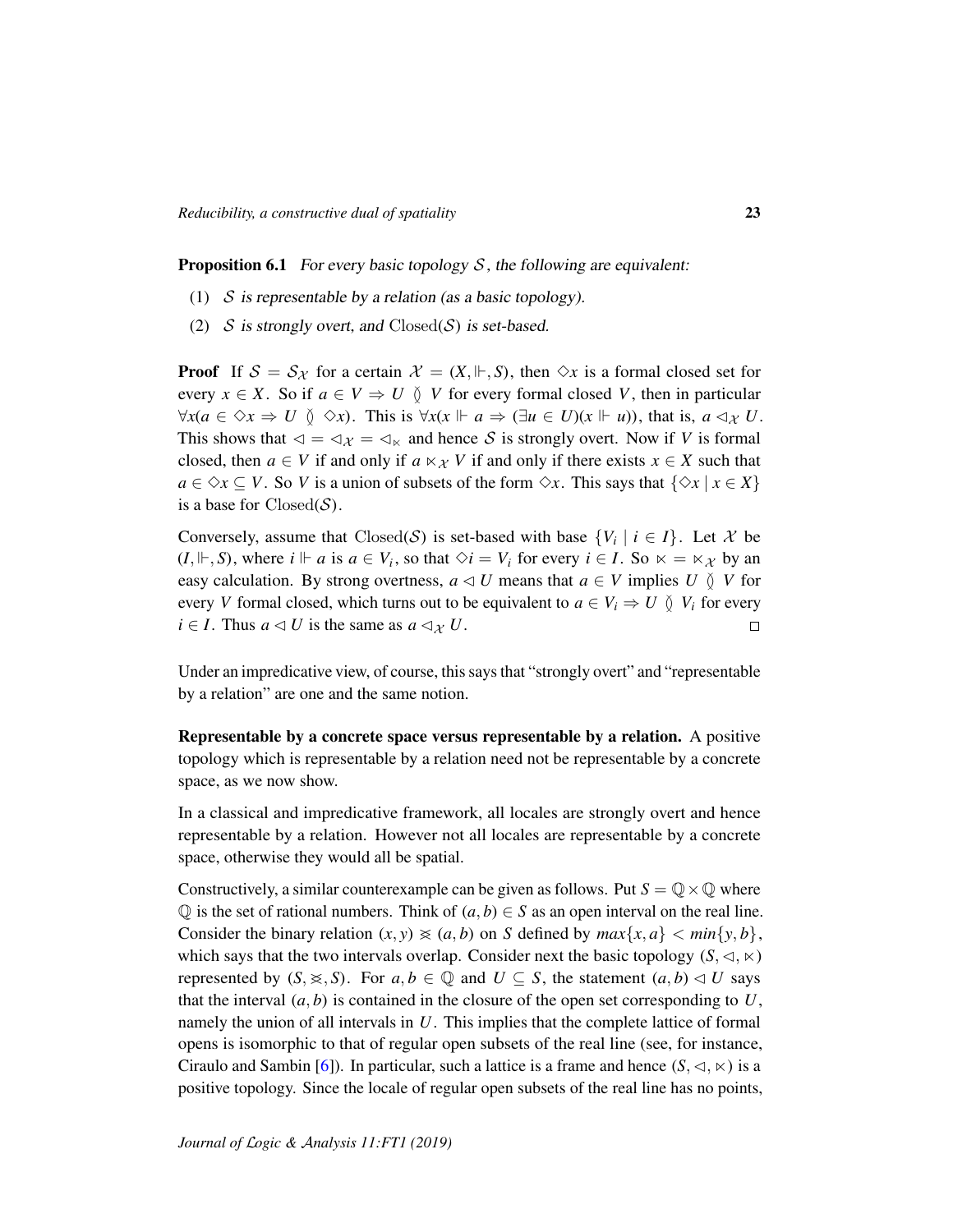a fortiori  $(S, \triangleleft, \ltimes)$  has no ideal points. Therefore  $(S, \triangleleft, \ltimes)$  is not spatial, hence not representable by a concrete space.

This counterexample also shows that a representable positive topology need not be spatial, nor reducible (otherwise it would be also spatial, since it is already strongly overt; recall Proposition [5.3\)](#page-19-1). Consequently, a strongly overt positive topology need not be spatial, nor reducible.

### Acknowledgements

We thank our colleagues Milly Maietti and Tatsuji Kawai for fruitful discussions.

## References

- <span id="page-23-8"></span>[1] P Aczel, G Curi, *On the T*<sup>1</sup> *axiom and other separation properties*, Ann. Pure Appl. Logic 161 (2010) 560–569; <https://doi.org/10.1016/j.apal.2009.03.005>
- <span id="page-23-6"></span>[2] P Aczel, C Fox, *Separation properties in constructive topology*, from: "From sets and types to topology and analysis", (L Crosilla, P Schuster, editors), Oxford Logic Guides 48, Oxford Univ. Press, Oxford (2005) 176–192; <https://doi.org/10.1093/acprof:oso/9780198566519.003.0011>
- <span id="page-23-3"></span>[3] J Berger, H Ishihara, P Schuster, *The Weak Konig Lemma, Brouwer's Fan Theorem, ¨ De Morgan's Law, and Dependent Choice*, Rep. Math. Log. 47 (2012) 63–86
- <span id="page-23-2"></span>[4] F Ciraulo, M E Maietti, G Sambin, *Convergence in formal topology: a unifying notion*, J. Log. Anal. 5 (2013) Paper 2, 1–45; <https://doi.org/10.4115/jla.2013.5.2>
- <span id="page-23-0"></span>[5] F Ciraulo, G Sambin, *Finitary formal topologies and Stone's representation theorem*, Theoret. Comput. Sci. 405 (2008) 11–23; <https://doi.org/10.1016/j.tcs.2008.06.020>
- <span id="page-23-9"></span>[6] F Ciraulo, G Sambin, *The overlap algebra of regular opens*, J. Pure Appl. Algebra 214 (2010) 1988–1995; <https://doi.org/10.1016/j.jpaa.2010.02.002>
- <span id="page-23-5"></span>[7] F Ciraulo, G Sambin, *A constructive Galois connection between closure and interior*, J. Symbolic Logic 77 (2012) 1308–1324; <https://doi.org/10.2178/jsl.7704150>
- <span id="page-23-4"></span>[8] F Ciraulo, S Vickers, *Positivity relations on a locale*, Ann. Pure Appl. Logic 167 (2016) 806–819; <https://doi.org/10.1016/j.apal.2016.04.009>
- <span id="page-23-1"></span>[9] T Coquand, G Sambin, J Smith, S Valentini, *Inductively generated formal topologies*, Ann. Pure Appl. Logic 124 (2003) 71–106; [https://doi.org/10.1016/S0168-0072\(03\)00052-6](https://doi.org/10.1016/S0168-0072(03)00052-6)
- <span id="page-23-7"></span>[10] G Curi, *On the collection of points of a formal space*, Ann. Pure Appl. Logic 137 (2006) 126–146; <https://doi.org/10.1016/j.apal.2005.05.019>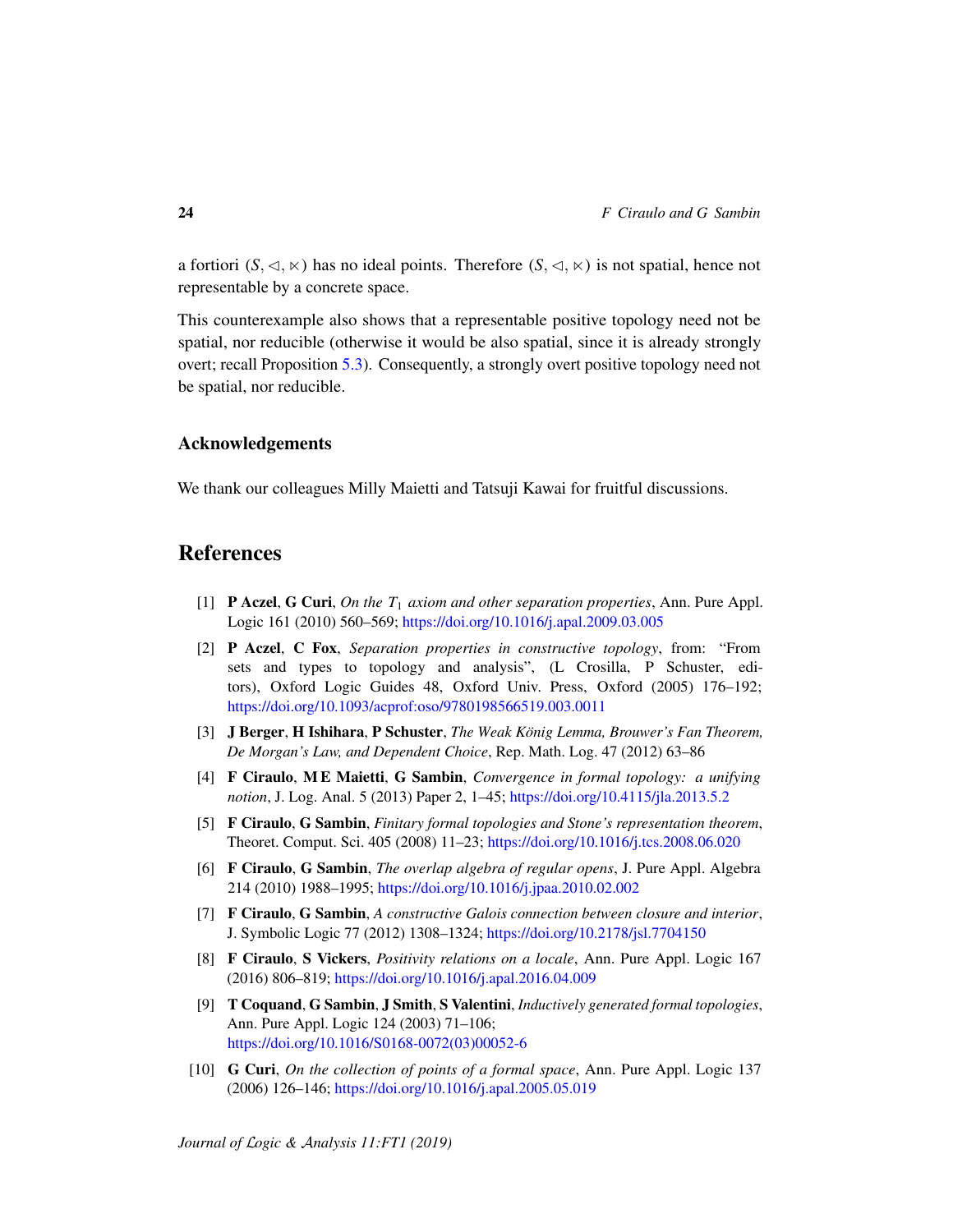- <span id="page-24-9"></span>[11] M P Fourman, R J Grayson, *Formal spaces*, from: "The L. E. J. Brouwer Centenary Symposium (Noordwijkerhout, 1981)", Stud. Logic Found. Math. 110, North-Holland, Amsterdam (1982) 107–122; [https://doi.org/10.1016/S0049-237X\(09\)70126-0](https://doi.org/10.1016/S0049-237X(09)70126-0)
- <span id="page-24-11"></span>[12] M P Fourman, J M E Hyland, *Sheaf models for analysis*, from: "Applications of sheaves", (M P Fourman, D Scott, editors), Lecture Notes in Math. 753, Springer, Berlin (1979) 280–301
- <span id="page-24-14"></span>[13] C Fox, *Point-set and point-free Topology in Constructive Set Theory*, PhD thesis, University of Manchester (2005)
- <span id="page-24-10"></span>[14] N Gambino, P Schuster, *Spatiality for formal topologies*, Math. Structures Comput. Sci. 17 (2007) 65–80; <https://doi.org/10.1017/S0960129506005810>
- <span id="page-24-3"></span>[15] M E Maietti, *A minimalist two-level foundation for constructive mathematics*, Ann. Pure Appl. Logic 160 (2009) 319–354; <https://doi.org/10.1016/j.apal.2009.01.006>
- <span id="page-24-8"></span>[16] M E Maietti, *Why developing formal topology in the minimalist foundation* (2010) Slides of a talk given at Constructive Mathematics: Proofs and Computation, June 7–11, Fraueninsel (Chiemsee), Germany
- <span id="page-24-2"></span>[17] M E Maietti, G Sambin, *Toward a minimalist foundation for constructive mathematics*, from: "From sets and types to topology and analysis", (L Crosilla, P Schuster, editors), Oxford Logic Guides 48, Oxford Univ. Press, Oxford (2005) 91–114; <https://doi.org/10.1093/acprof:oso/9780198566519.003.0006>
- <span id="page-24-4"></span>[18] M E Maietti, G Sambin, *Why topology in the minimalist foundation must be pointfree*, Log. Log. Philos. 22 (2013) 167–199; <https://doi.org/10.12775/LLP.2013.010>
- <span id="page-24-1"></span>[19] D Rinaldi, G Sambin, P Schuster, *The Basic Zariski Topology*, Confluentes Mathematici 7 (2015) 55–81; <https://doi.org/10.5802/cml.18>
- <span id="page-24-7"></span>[20] G Sambin, *Intuitionistic formal spaces—a first communication*, from: "Mathematical logic and its applications (Druzhba, 1986)", Plenum, New York (1987) 187–204
- <span id="page-24-5"></span>[21] G Sambin, *Some points in formal topology*, Theoret. Comput. Sci. 305 (2003) 347–408; [https://doi.org/10.1016/S0304-3975\(02\)00704-1](https://doi.org/10.1016/S0304-3975(02)00704-1)
- <span id="page-24-0"></span>[22] G Sambin, *Positive Topology via the Basic Picture. New structures emerging from constructive mathematics*, Oxford Logic Guides, Oxford Univ. Press, Oxford (to appear)
- <span id="page-24-13"></span>[23] G Sambin, G Trentinaglia, *On the meaning of positivity relations for regular formal spaces*, J. Univers. Comput. Sci. 11 (2005) 2056–2062
- <span id="page-24-15"></span>[24] G Sambin, S Valentini, P Virgili, *Constructive domain theory as a branch of intuitionistic pointfree topology*, Theoret. Comput. Sci. 159 (1996) 319–341; [https://doi.org/10.1016/0304-3975\(95\)00169-7](https://doi.org/10.1016/0304-3975(95)00169-7)
- <span id="page-24-12"></span>[25] A S Troelstra, D van Dalen, *Constructivism in mathematics. An introduction. Vol. I*, volume 121 of *Studies in Logic and the Foundations of Mathematics*, North-Holland Publishing Co., Amsterdam (1988)
- <span id="page-24-6"></span>[26] S Vickers, *Sublocales in formal topology*, Journal of Symbolic Logic 72 (2007) 463–482; <https://doi.org/10.2178/jsl/1185803619>